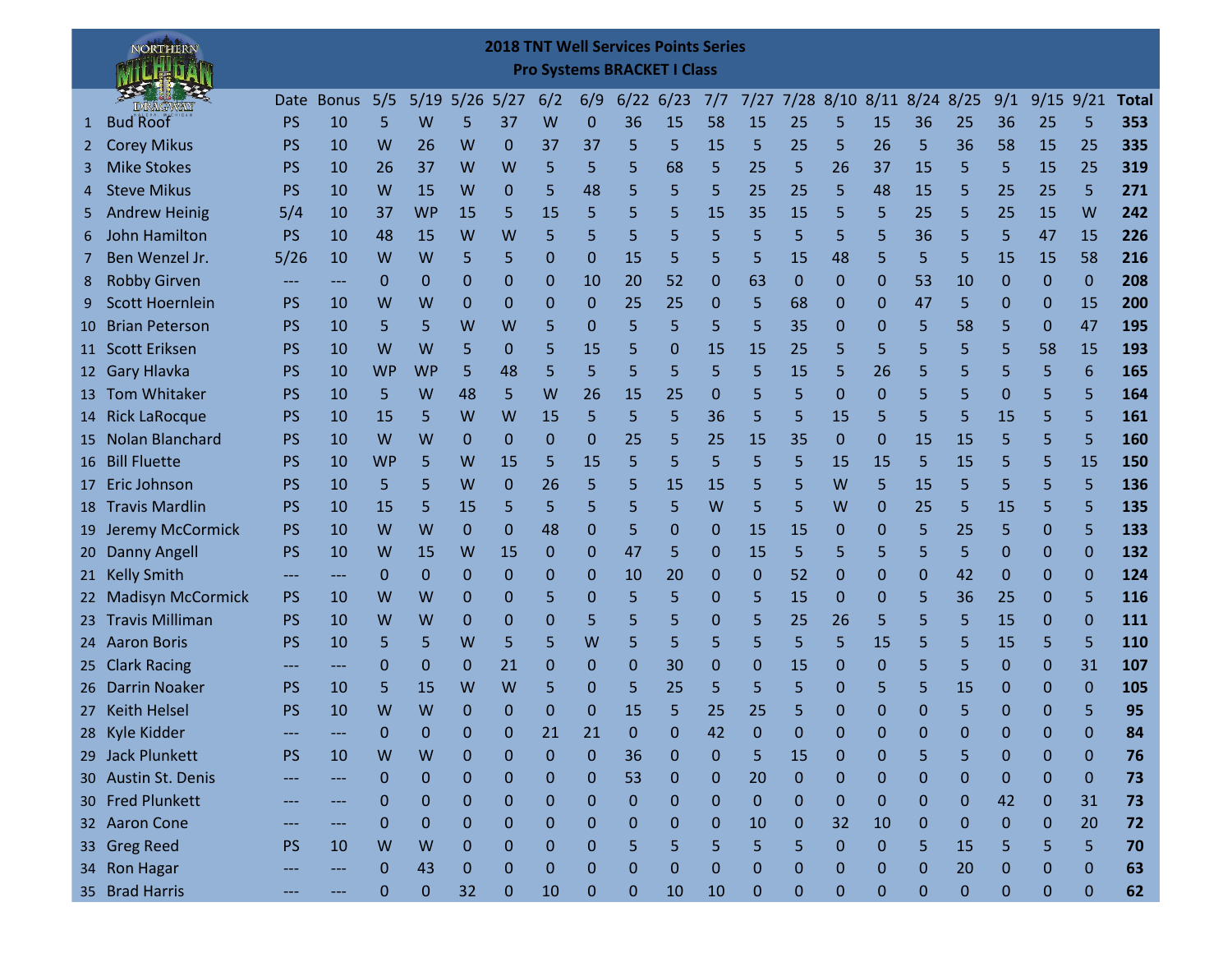|      | 36 Mike Zednicek       | PS        | 10    | W           | W            | $\Omega$     | 0              | $\mathbf{0}$ | 0            | 5           | 46             | $\mathbf 0$ | 0            | $\Omega$     | 0        | 0        | $\mathbf 0$  | 0        | $\mathbf 0$  | 0            | $\mathbf{0}$ | 61 |
|------|------------------------|-----------|-------|-------------|--------------|--------------|----------------|--------------|--------------|-------------|----------------|-------------|--------------|--------------|----------|----------|--------------|----------|--------------|--------------|--------------|----|
|      | 37 Jeff Burdess        | <b>PS</b> | 10    | W           | W            | $\Omega$     | 0              | $\Omega$     | $\Omega$     | 5           | 5              | $\Omega$    | 5            | 35           | 0        | 0        | $\Omega$     | 0        | $\Omega$     | $\Omega$     | $\Omega$     | 60 |
| 37   | <b>Karl Balch</b>      | <b>PS</b> | 10    | W           | 5            | W            | 0              | 5            | 5            | 5           | 5              | 5           | 5            | 5            | 0        | 0        | 5            | 5        | $\Omega$     | $\Omega$     | $\Omega$     | 60 |
|      | 39 John Gibson         | <b>PS</b> | 10    | W           | W            | 5            | 0              | $\Omega$     | 0            | 15          | 15             | $\mathbf 0$ | 5            | 5            | 0        | $\Omega$ | $\mathbf 0$  | 0        | $\Omega$     | $\Omega$     | $\Omega$     | 55 |
| 40   | Lane Ledford           |           | $---$ | 0           | $\Omega$     | $\Omega$     | 0              | $\Omega$     | $\Omega$     | $\Omega$    | 0              | $\Omega$    | 52           | 0            | 0        | 0        | $\mathbf{0}$ | 0        | $\Omega$     | $\Omega$     | $\Omega$     | 52 |
| 41   | <b>Rick Wanamaker</b>  | ---       | ---   | 0           | $\Omega$     | $\Omega$     | $\Omega$       | $\Omega$     | $\Omega$     | $\Omega$    | 0              | $\Omega$    | 41           | 10           | 0        | $\Omega$ | $\Omega$     | 0        | $\Omega$     | $\Omega$     | $\Omega$     | 51 |
|      | 41 Stephen Verrett     | <b>PS</b> | 10    | W           | 26           | W            | 15             | $\Omega$     | $\Omega$     | $\Omega$    | 0              | $\Omega$    | $\mathbf{0}$ | $\Omega$     | 0        | $\Omega$ | $\mathbf{0}$ | 0        | $\Omega$     | $\Omega$     | $\Omega$     | 51 |
|      | 43 Lorenz Racing       | PS        | 10    | W           | W            | $\Omega$     | $\overline{0}$ | $\Omega$     | $\Omega$     | 5           | 5              | $\Omega$    | 10           | 5            | 0        | 0        | 5            | 5        | $\Omega$     | 0            | 5            | 50 |
| 44   | <b>Chris Gee</b>       | <b>PS</b> | 10    | W           | W            | $\Omega$     | 0              | $\Omega$     | $\Omega$     | $\Omega$    | 0              | $\Omega$    | $\mathbf{0}$ | 5            | $\Omega$ | 5        | 5            | 5        | 5            | 5            | 5            | 45 |
| 45   | <b>Paul Brown</b>      |           | $---$ | $\Omega$    | $\Omega$     | $\Omega$     | 0              | $\Omega$     | 0            | $\Omega$    | 0              | $\Omega$    | $\Omega$     | 41           | 0        | $\Omega$ | $\mathbf 0$  | 0        | 0            | $\Omega$     | $\Omega$     | 41 |
| 46   | <b>Bob Cornell</b>     | <b>PS</b> | 10    | W           | W            | $\Omega$     | 0              | $\Omega$     | 0            | 5           | 5              | 5           | $\mathbf{0}$ | $\Omega$     | 0        | 0        | 0            | 0        | 5            | 5            | $\Omega$     | 35 |
| 46   | <b>Donnie Benz</b>     | <b>PS</b> | 10    | 5           | 5            | W            | W              | $\Omega$     | $\Omega$     | $\mathbf 0$ | $\overline{0}$ | $\mathbf 0$ | $\Omega$     | $\Omega$     | 0        | 0        | $\mathbf 0$  | 0        | 5            | 5            | 5            | 35 |
| 48   | Don Heinzer Jr.        |           | ---   | 0           | $\Omega$     | $\Omega$     | 0              | 0            | 0            | $\Omega$    | 0              | $\Omega$    | $\Omega$     | $\Omega$     | 0        | 0        | $\mathbf{0}$ | 0        | $\Omega$     | 31           | $\Omega$     | 31 |
| 49   | Darren McChesney       |           | $---$ | 0           | 0            | $\mathbf{0}$ | 0              | $\Omega$     | 0            | 0           | 10             | $\Omega$    | $\mathbf{0}$ | 10           | 0        | 0        | 10           | 0        | $\Omega$     | $\Omega$     | $\Omega$     | 30 |
| 49   | Don Melnik             |           | $---$ | 0           | 0            | $\Omega$     | 0              | $\Omega$     | $\mathbf{0}$ | $\mathbf 0$ | $\Omega$       | $\mathbf 0$ | 30           | $\Omega$     | 0        | 0        | $\mathbf{0}$ | 0        | $\mathbf 0$  | $\Omega$     | $\Omega$     | 30 |
| 49   | <b>Fred Schwedt</b>    |           | $---$ | 0           | 0            | $\Omega$     | $\Omega$       | $\Omega$     | 0            | 0           | 0              | $\Omega$    | 10           | $\Omega$     | 0        | 0        | 20           | 0        | $\Omega$     | $\Omega$     | $\Omega$     | 30 |
|      | 49 Jeff Wistinghausen  |           | 44    | 0           | $\mathbf{0}$ | $\mathbf{0}$ | 0              | $\Omega$     | $\Omega$     | 0           | 30             | $\mathbf 0$ | $\mathbf{0}$ | $\Omega$     | 0        | 0        | $\mathbf 0$  | 0        | $\mathbf{0}$ | $\Omega$     | $\Omega$     | 30 |
| 49   | <b>Ken Langlois</b>    |           | $---$ | 0           | 0            | $\Omega$     | 0              | $\Omega$     | 0            | 20          | 10             | $\mathbf 0$ | $\mathbf{0}$ | $\Omega$     | 0        | 0        | 0            | 0        | $\Omega$     | $\Omega$     | $\Omega$     | 30 |
| 49   | <b>Pauline Schwedt</b> |           | $---$ | 0           | 0            | $\Omega$     | 0              | $\Omega$     | $\Omega$     | $\Omega$    | $\Omega$       | $\Omega$    | 20           | $\Omega$     | 0        | 0        | $\mathbf{0}$ | 0        | $\Omega$     | $\Omega$     | 10           | 30 |
|      | 55 Steve Tennant       |           | $---$ | 0           | $\mathbf{0}$ | 21           | 0              | 0            | 0            | $\Omega$    | 0              | $\Omega$    | $\mathbf{0}$ | $\Omega$     | 0        | 0        | $\mathbf{0}$ | 0        | $\Omega$     | $\Omega$     | $\Omega$     | 21 |
| 56 - | <b>Beth Mallak</b>     |           | $---$ | 0           | 0            | $\Omega$     | 0              | $\Omega$     | 0            | 10          | 10             | $\mathbf 0$ | $\mathbf{0}$ | $\Omega$     | 0        | 0        | 0            | 0        | $\mathbf{0}$ | $\Omega$     | $\Omega$     | 20 |
|      | 56 Scott Allen         |           | $---$ | 0           | 0            | $\Omega$     | 0              | 10           | 0            | $\mathbf 0$ | 10             | $\mathbf 0$ | $\mathbf 0$  | $\mathbf{0}$ | 0        | 0        | 0            | 0        | $\mathbf 0$  | $\Omega$     | $\mathbf{0}$ | 20 |
| 58   | <b>Bob Bushen</b>      |           | $---$ | 0           | $\mathbf{0}$ | $\Omega$     | 0              | $\Omega$     | $\Omega$     | $\Omega$    | 0              | $\Omega$    | $\mathbf{0}$ | $\Omega$     | 10       | 0        | 0            | 0        | $\Omega$     | $\Omega$     | $\Omega$     | 10 |
| 58   | <b>Bud Thompson</b>    |           | ---   | 0           | $\Omega$     | $\Omega$     | 0              | 0            | 0            | 10          | 0              | $\Omega$    | $\Omega$     | $\Omega$     | 0        | 0        | 0            | 0        | $\mathbf{0}$ | $\Omega$     | $\Omega$     | 10 |
| 58   | Dave McChesney         |           | $---$ | 0           | $\mathbf{0}$ | $\Omega$     | 0              | 0            | 0            | $\mathbf 0$ | 10             | $\mathbf 0$ | $\Omega$     | $\Omega$     | 0        | 0        | 0            | 0        | 0            | $\Omega$     | $\Omega$     | 10 |
|      | 58 Jeff Green          |           | $---$ | 0           | 0            | $\Omega$     | 0              | $\Omega$     | $\mathbf{0}$ | $\mathbf 0$ | 0              | $\mathbf 0$ | $\mathbf{0}$ | 10           | 0        | 0        | $\mathbf 0$  | 0        | $\mathbf 0$  | $\mathbf{0}$ | $\Omega$     | 10 |
|      | 58 Jeff Renaudin       |           | $---$ | 0           | 0            | $\Omega$     | 0              | $\Omega$     | 0            | $\Omega$    | 0              | 0           | $\Omega$     | $\Omega$     | 0        | 0        | 10           | 0        | 0            | $\Omega$     | $\Omega$     | 10 |
| 58   | <b>Mark Daniels</b>    |           | $---$ | $\mathbf 0$ | 0            | $\Omega$     | 0              | 0            | 0            | 10          | 0              | 0           | $\mathbf 0$  | 0            | 0        | 0        | 0            | 0        | 0            | $\Omega$     | $\Omega$     | 10 |
|      | 58 Mel Huntley         |           | $---$ | $\mathbf 0$ | 0            | $\Omega$     | 0              | $\Omega$     | $\mathbf{0}$ | $\mathbf 0$ | 0              | $\mathbf 0$ | $\Omega$     | $\Omega$     | 0        | 0        | $\mathbf 0$  | 0        | $\mathbf{0}$ | 10           | $\Omega$     | 10 |
| 58   | Mike Haugen            |           | ---   | 0           | 0            | $\Omega$     | 0              | 0            | 0            | 0           | 0              | 0           | 0            | 0            | 0        | 0        | 0            | 0        | 0            | $\Omega$     | 10           | 10 |
| 58.  | <b>Rich Perdue</b>     |           |       | 0           | 0            | $\Omega$     | 0              | 0            | 0            | 0           | 0              | 0           | $\Omega$     | $\mathbf{0}$ | 0        | 0        | 0            | 10       | 0            | 0            | $\Omega$     | 10 |
|      | 58 Ron Emery           |           |       | 0           | $\Omega$     | ŋ            | $\Omega$       | U            | 0            | $\Omega$    | O              | 0           | 10           | $\Omega$     | 0        | 0        | $\Omega$     | $\Omega$ | O            | $\Omega$     | $\Omega$     | 10 |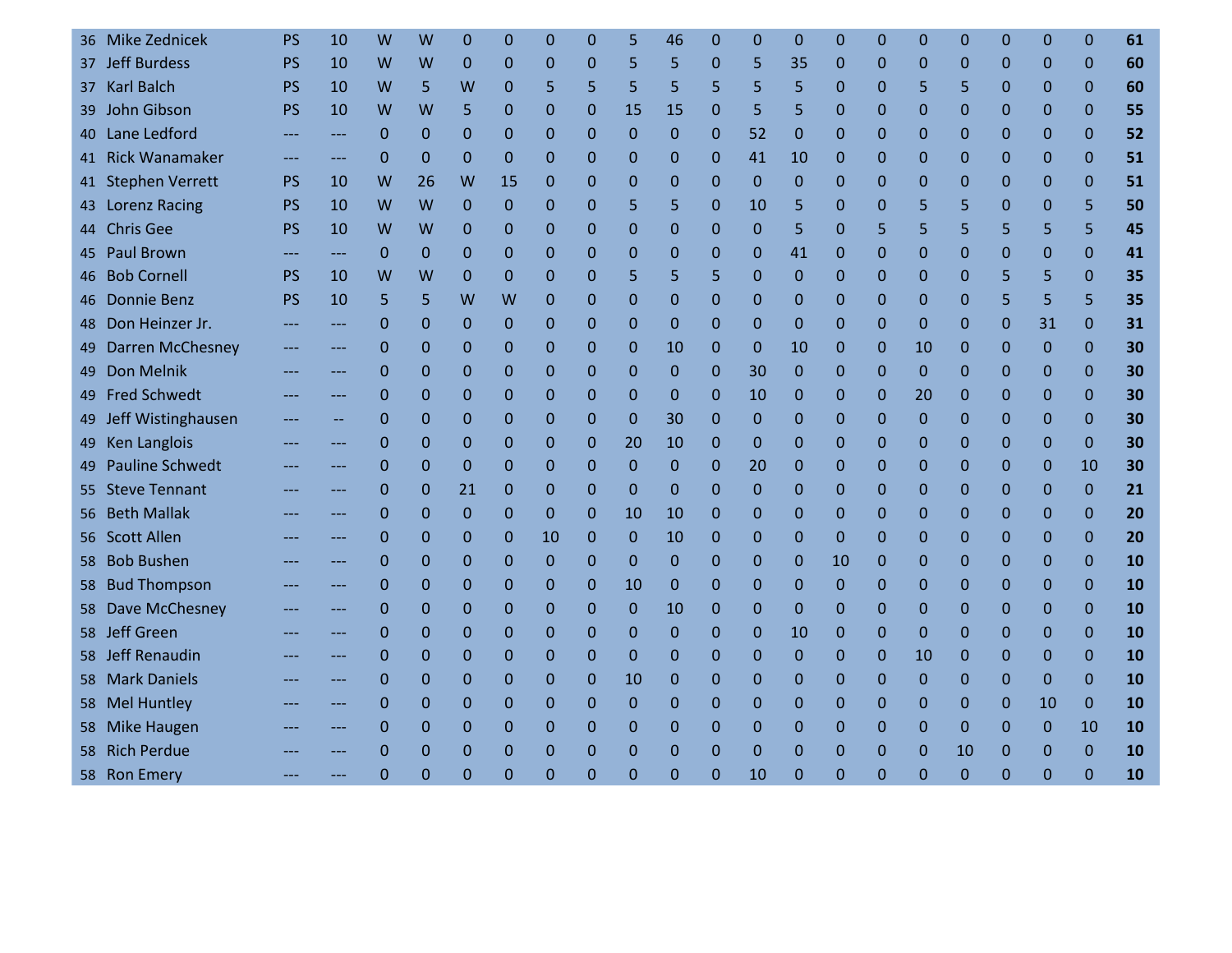|                 | NORTHERN                 |           |              |             |              |                      |              |              |              |           | <b>2018 TNT Well Services Points Series</b>  |              |    |    |              |                |                               |             |              |               |                |              |
|-----------------|--------------------------|-----------|--------------|-------------|--------------|----------------------|--------------|--------------|--------------|-----------|----------------------------------------------|--------------|----|----|--------------|----------------|-------------------------------|-------------|--------------|---------------|----------------|--------------|
|                 |                          |           |              |             |              |                      |              |              |              |           | <b>Absolute Auto Repair BRACKET II Class</b> |              |    |    |              |                |                               |             |              |               |                |              |
|                 |                          | Date      | <b>Bonus</b> | 5/5         |              | $5/19$ $5/26$ $5/27$ |              | 6/2          | 6/9          |           | $6/22$ 6/23                                  | $7/7$        |    |    |              |                | 7/27 7/28 8/10 8/11 8/24 8/25 |             | 9/1          | $9/15$ $9/21$ |                | <b>Total</b> |
| $1 \cdot$       | <b>Phil Anderson</b>     | <b>PS</b> | 10           | W           | 5            | 5                    | 15           | 35           | w            | <b>15</b> | 35                                           | 35           | 78 | 35 | 25           | 25             | 15                            | 5           | 36           | 68            | 5              | 447          |
| 2.              | <b>Andrew Heinig</b>     | <b>PS</b> | 10           | 15          | <b>WP</b>    | 5                    | 35           | 57           | 5            | 25        | 25                                           | 15           | 35 | 15 | 15           | 25             | 35                            | <b>15</b>   | 15           | 15            | W              | 362          |
| 3.              | <b>Phil Gunther</b>      | 5/4       | 10           | 15          | <b>WP</b>    | 25                   | <b>WP</b>    | 15           | 47           | 5         | 46                                           | 5            | 5  | 45 | 15           | 35             | 25                            | 5           | 25           | 5             | 6              | 334          |
| 4               | <b>Bill Fluette</b>      | <b>PS</b> | 10           | <b>WP</b>   | 15           | W                    | 5            | 15           | 5            | 15        | 25                                           | 5            | 15 | 5  | 25           | 68             | 15                            | 46          | 5            | 5             | 35             | 314          |
| 4.              | <b>Kyle Kidder</b>       | PS        | 10           | 47          | <b>WP</b>    | 36                   | 25           | <b>WP</b>    | 5            | 25        | 5                                            | 35           | 5  | 5  | 25           | 35             | 5                             | 15          | 15           | 5             | 16             | 314          |
| 6.              | <b>Scott Eriksen</b>     | <b>PS</b> | 10           | W           | W            | 5                    | $\mathbf{0}$ | 5            | 15           | 5         | $\Omega$                                     | 68           | 5  | 45 | 5            | 5              | 25                            | 5           | 58           | 15            | 25             | 296          |
| 6.              | <b>David Evans</b>       | <b>PS</b> | 10           | 25          | 47           | WP                   | <b>WP</b>    | 5            | 5            | 15        | 5                                            | 25           | 25 | 15 | 58           | 5              | 15                            | 5           | 5            | 25            | 6              | 296          |
| 7.              | <b>Rick Letts Racing</b> | PS        | 10           | <b>WP</b>   | <b>WP</b>    | 5                    | 5            | 5            | 5            | 5         | 5                                            | 57           | 5  | 67 | 5            | 15             | 5                             | 57          | 15           | 5             | 6              | 277          |
| 8.              | <b>Brad Harris</b>       | <b>PS</b> | 10           | <b>WP</b>   | 36           | 15                   | 5            | 15           | 15           | 35        | 5                                            | 15           | 25 | 5  | 5            | 57             | 5                             | 5           | 15           | 5             | W              | 273          |
| 9.              | <b>Jim Evans</b>         | 5/19      | 10           | 10          | 15           | 15                   | 46           | <b>WP</b>    | 15           | 25        | <b>WP</b>                                    | 5            | 5  | 15 | 5            | 25             | 5                             | 5           | 36           | 15            | 6              | 258          |
| 10              | <b>Bob Vandewater</b>    | <b>PS</b> | 10           | 58          | <b>WP</b>    | 15                   | <b>WP</b>    | 5            | 5            | 5         | 5                                            | 5            | 5  | 5  | 25           | 15             | 5                             | 15          | 47           | 15            | 16             | 256          |
| 11 <sub>1</sub> | <b>Gary Wood</b>         | PS        | 10           | <b>WP</b>   | 15           | <b>WP</b>            | 68           | 5            | 15           | 5         | 5                                            | 5            | 15 | 15 | 15           | 25             | 5                             | 5           | 5            | 5             | 16             | 234          |
|                 | 12 John Hamilton         | 5/4       | 10           | 25          | 5            | W                    | W            | 25           | 5            | 25        | 5                                            | 5            | 5  | 5  | 5            | 5              | 5                             | <b>15</b>   | 5            | 57            | 15             | 222          |
|                 | 13 Scott Allen           | <b>PS</b> | 10           | <b>WP</b>   | 15           | 25                   | 15           | 15           | 36           | 5         | 5                                            | 25           | 15 | 5  | 5            | 5              | 5                             | 5           | 5            | 25            | W              | 221          |
| 14 <sup>1</sup> | <b>Mel Huntley</b>       | <b>PS</b> | 10           | W           | 5            | 5                    | 5            | W            | 5            | 0         | 5                                            | $\mathbf{0}$ | 5  | 5  | 15           | 15             | 5                             | 25          | 15           | 46            | 46             | 212          |
|                 | 14 Travis Mardlin        | <b>PS</b> | 10           | 36          | 5            | 5                    | 5            | 46           | 5            | 5         | 5                                            | 25           | 15 | 15 | w            | W              | 5                             | 5           | 5            | 15            | 5              | 212          |
| 16              | <b>Martin Moore</b>      | <b>PS</b> | 10           | 5           | 36           | 15                   | 5            | 15           | W            | 5         | 15                                           | 5            | 15 | 5  | 5            | W              | 5                             | 5           | 25           | 5             | 25             | 201          |
| 17              | <b>Kelly Smith</b>       | ---       | ---          | $\Omega$    | $\mathbf{0}$ | $\mathbf{0}$         | 0            | 0            | $\mathbf{0}$ | 73        | 10                                           | 0            | 0  | 20 | 0            | 0              | 63                            | 30          | 0            | $\mathbf{0}$  | 0              | 196          |
| 18              | <b>Mark Daniels</b>      | <b>PS</b> | 10           | W           | W            | $\mathbf{0}$         | 0            | 0            | $\mathbf{0}$ | 5         | 68                                           | 46           | 5  | 45 | 0            | 5              | 5                             | 5           | $\mathbf{0}$ | $\mathbf{0}$  | 0              | 194          |
| 19              | <b>Dale Mardlin</b>      | <b>PS</b> | 10           | W           | 58           | 58                   | 5            | 5            | 5            | 5         | 5                                            | W            | 25 | 15 | $\Omega$     | $\mathbf{0}$   | $\mathbf 0$                   | 0           | 0            | $\mathbf{0}$  | 0              | 191          |
|                 | 20 Steve Kirbach         | <b>PS</b> | 10           | <b>WP</b>   | 15           | 5                    | 5            | 5            | 15           | 15        | 5                                            | 5            | 5  | 25 | 5            | 46             | 5                             | 5           | 5            | 5             | W              | 181          |
| 21.             | <b>Cliff Mardlin</b>     | <b>PS</b> | 10           | <b>WP</b>   | 5            | 5                    | 5            | 15           | 5            | 5         | W                                            | 5            | 5  | 5  | 5            | 5              | 15                            | 5           | 5            | 5             | 68             | 173          |
| 22.             | Ben Wenzel Jr.           | <b>PS</b> | 10           | <b>WP</b>   | 25           | <b>WP</b>            | 25           | 5.           | 25           | 5         | 25                                           | 5            | 5  | 5  | 5            | 5              | 5                             | 5           | 5            | 5             | 6              | 171          |
| 23.             | <b>Phil Wrobleski</b>    | <b>PS</b> | 10           | W           | W            | $\Omega$             | $\mathbf{0}$ | 0            | 0            | 35        | 25                                           | 0            | 5  | 5  | 0            | 0              | 15                            | 68          | $\mathbf{0}$ | $\Omega$      | 5              | 168          |
| 24.             | <b>Rick Joan</b>         | <b>PS</b> | 10           | <b>WP</b>   | 5            | <b>WP</b>            | 5            | 5            | 5            | 15        | 5                                            | 5            | 5  | 5  | 5            | 5              | 5                             | 5           | 5            | 15            | 58             | 163          |
|                 | 24 Mike Stokes           | ---       | ---          | 0           | 0            | 0                    | 0            | 0            | 0            | 62        | 0                                            | 0            | 51 | 10 | 0            | 0              | 10                            | 30          | 0            | 0             | 0              | 163          |
|                 | 26 Mike Haugen           | <b>PS</b> | 10           | <b>WP</b>   | 5            | 5                    | 5            | 5            | 5            | 15        | 35                                           | 15           | 5  | 5  | 5.           | 15             | 5                             | 5           | 5            | <b>WP</b>     | 16             | 161          |
| 27              | <b>Robby Girven</b>      | ---       | ---          | $\mathbf 0$ | $\mathbf{0}$ | 10                   | $\mathbf 0$  | 0            | 53           | 40        | $\mathbf 0$                                  | $\pmb{0}$    | 10 | 20 | $\mathbf 0$  | $\overline{0}$ | 10                            | 10          | $\pmb{0}$    | $\mathbf{0}$  | $\overline{0}$ | 153          |
|                 | 28 Bob Bushen            | <b>PS</b> | 10           | <b>WP</b>   | <b>WP</b>    | 47                   | 5            | 5            | 15           | 5         | 5                                            | 5            | 5  | 5  | 15           | 5              | 5                             | 5           | 5            | 5             | $6\phantom{1}$ | 153          |
|                 | 29 Danny Angell          | ---       | ---          | $\mathbf 0$ | $\mathbf{0}$ | $\mathbf{0}$         | $\mathbf{0}$ | 0            | $\mathbf{0}$ | 51        | $\mathbf 0$                                  | $\pmb{0}$    | 20 | 30 | $\mathbf{O}$ | $\overline{0}$ | 41                            | 10          | $\mathbf{0}$ | $\mathbf{0}$  | 0              | 152          |
|                 | 29 Scott Healy           | <b>PS</b> | 10           | 5           | 5            | 5                    | 57           | 5            | 5            | 5         | 5                                            | 15           | 5  | 5  | W            | 5.             | 5                             | 5           | W            | 5             | 5              | 152          |
|                 | 32 Bill Stevens          | 6/21      | 10           | W           | W            | 10                   | 10           | $\mathbf{0}$ | $\mathbf{0}$ | 5         | 5                                            | 35           | 5  | 15 | 5            | 5              | 5                             | 5           | 25           | 5             | 5              | 150          |
|                 | 33 Eric Stevens          | <b>PS</b> | $10\,$       | 5           | 5            | 15                   | 15           | W            | 5            | 5         | 5                                            | 25           | 5  | 25 | 5            | 5              | W                             | $\mathbf 0$ | $\pmb{0}$    | 5             | 5              | 140          |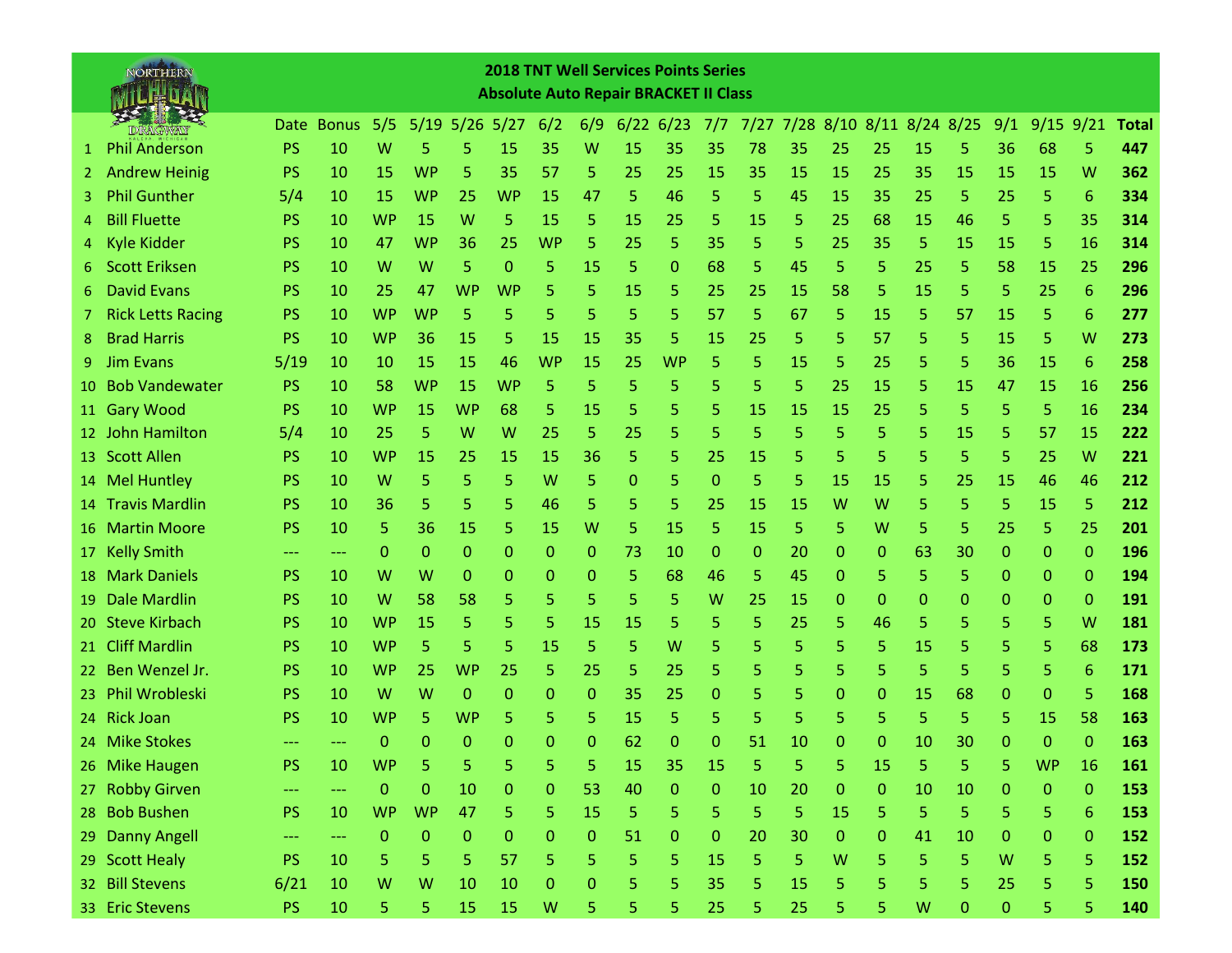| 33.             | Donnie Heinzer III       | 5/4       | 10       | <b>WP</b> |              |              | 5            | 5            |                | 25           | 25           | 5            |                | 5            | 5  |              | 5            | 15           | 5            |              | W                | 140 |
|-----------------|--------------------------|-----------|----------|-----------|--------------|--------------|--------------|--------------|----------------|--------------|--------------|--------------|----------------|--------------|----|--------------|--------------|--------------|--------------|--------------|------------------|-----|
| 35 <sub>1</sub> | Dan Snyder               | <b>PS</b> | 10       | 5         | 5            | 15           | 35           | 5.           | 36             | 5            | 5            | 15           | W              | W            | 0  | 0            | $\Omega$     | $\Omega$     | 0            | $\Omega$     | $\mathbf{0}$     | 136 |
| 36 -            | <b>Randy Birkenmeier</b> | ---       | ---      | 0         | 0            | $\mathbf{0}$ | 20           | $\Omega$     | $\mathbf{0}$   | 10           | 0            | $\mathbf{0}$ | 20             | 30           | 0  | 0            | 0            | 41           | 0            | $\Omega$     | 10               | 131 |
| 37.             | <b>Kevin Green</b>       | <b>PS</b> | 10       | 5         | 5            | W            | W            | 5            | 15             | $\Omega$     | $\mathbf{0}$ | 5            | $\mathbf{0}$   | $\Omega$     | 47 | 5            | 5            | 5            | 5            | 15           | $\mathbf{0}$     | 127 |
| 38.             | <b>Dennis O'Connor</b>   | ---       | ---      | 0         | 0            | $\Omega$     | 0            | 0            | $\mathbf{0}$   | 10           | 52           | $\mathbf 0$  | 62             | $\mathbf{0}$ | 0  | 0            | $\Omega$     | 0            | 0            | $\Omega$     | $\mathbf{0}$     | 124 |
| 39.             | <b>Paul Adomaitis</b>    | <b>PS</b> | 10       | <b>WP</b> | 5            | 5            | 5            | 5            | W              | 5            | 5            | 5            | 15             | 5            | 5  | 5            | 5            | 5            | 5            | 5            | 25               | 120 |
|                 | 40 Josh Corley           | 5/26      | 10       | W         | W            | 5            | 5            | 5            | 5.             | 5            | 25           | 5            | $\Omega$       | $\mathbf{0}$ | 36 | 5            | $\Omega$     | 0            | 5            | $\Omega$     | 5                | 116 |
|                 | 41 Randy Stoykovich      | PS.       | 10       | 5         | W            | W            | 0            | 5            | 0              | 15           | 15           | $\Omega$     | 5              | 5            | 0  | 5            | 5            | 25           | 5            | 5            | 5                | 110 |
|                 | 41 Stacey Bigelow        | <b>PS</b> | 10       | W         | 5            | 25           | 5            | W            | $\Omega$       | $\Omega$     | $\Omega$     | 5.           | 15             | 25           | 0  | 15           | 0            | $\Omega$     | $\Omega$     | 5            | $\mathbf{0}$     | 110 |
|                 | 41 Stephen Verrett       | ---       | ---      | 0         | 0            | $\mathbf{0}$ | 0            | $\Omega$     | 20             | 0            | 0            | $\mathbf{0}$ | 30             | 30           | 0  | 0            | 0            | 30           | 0            | 0            | $\mathbf{0}$     | 110 |
|                 | 44 Darren McChesney      | <b>PS</b> | 10       | W         | W            | $\Omega$     | 0            | $\Omega$     | $\Omega$       | 5            | 25           | $\mathbf{0}$ | 5              | 5            | 0  | 0            | 5            | 15           | $\mathbf 0$  | $\Omega$     | 35               | 105 |
| 45 -            | <b>Bill Schmidt</b>      |           | ---      | 0         | $\Omega$     | $\Omega$     | 0            | 63           | 20             | $\mathbf{0}$ | $\mathbf{0}$ | 0            | $\Omega$       | 10           | 0  | 0            | 0            | $\Omega$     | $\mathbf{0}$ | 10           | $\mathbf{0}$     | 103 |
|                 | 45 Maverick Green        | $---$     | ---      | 0         | $\Omega$     | $\Omega$     | $\mathbf{0}$ | $\Omega$     | $\Omega$       | $\Omega$     | 0            | $\Omega$     | $\mathbf{0}$   | 73           | 0  | 0            | 30           | $\Omega$     | $\Omega$     | $\mathbf{0}$ | $\Omega$         | 103 |
| 47 -            | <b>Andy Chester</b>      | <b>PS</b> | 10       | W         | W            | 15           | 15           | 5.           | 5              | 5            | 5            | 0            | 5              | $\Omega$     | 0  | 0            | $\Omega$     | 0            | 5            | 25           | $\Omega$         | 95  |
|                 | 48 Jim Moore             | <b>PS</b> | 10       | <b>WP</b> | <b>WP</b>    | 5            | 5            | 5            | 5              | 5            | 5            | 5            | 5              | 5            | 5  | 5            | 5            | 5            | 5            | 5            | 6                | 91  |
| 48              | <b>Ron Hagar</b>         |           | ---      | 0         | 20           | $\Omega$     | 0            | 0            | 0              | $\Omega$     | $\Omega$     | $\Omega$     | 40             | $\Omega$     | 0  | 0            | 30           | 0            | $\Omega$     | $\Omega$     | $\Omega$         | 90  |
| 48              | <b>Todd Baughan</b>      | <b>PS</b> | 10       | W         | W            | $\Omega$     | 0            | 5            | 0              | 5            | 15           | 0            | 5              | 15           | 0  | 0            | $\mathbf 0$  | $\Omega$     | 0            | 35           | $\Omega$         | 90  |
|                 | 51 Jeff Green            | ---       | 444      | 0         | 0            | $\Omega$     | 0            | $\Omega$     | 0              | $\mathbf{0}$ | $\Omega$     | $\Omega$     | $\Omega$       | 10           | 0  | 0            | 52           | 20           | $\mathbf{0}$ | $\mathbf{O}$ | $\mathbf{0}$     | 82  |
|                 | 52 Al McChesney          | <b>PS</b> | 10       | W         | W            | $\Omega$     | 0            | 5            | $\Omega$       | 5            | 5            | 15           | 5              | 5            | 5  | 15           | 5            | 5            | 0            | $\Omega$     | $\Omega$         | 80  |
|                 | 52 Chris Roth            | <b>PS</b> | 10       | W         | W            | $\Omega$     | 0            | $\Omega$     | 0              | 25           | 15           | $\Omega$     | 5              | 15           | 0  | 0            | 5            | 5            | $\Omega$     | $\Omega$     | $\Omega$         | 80  |
| 52 -            | <b>David Osborn</b>      | ---       | $---$    | 0         | 0            | $\mathbf{0}$ | 0            | 20           | 20             | $\mathbf{0}$ | $\Omega$     | $\mathbf{0}$ | $\mathbf{0}$   | $\mathbf{0}$ | 0  | 0            | 0            | 0            | 0            | 30           | 10               | 80  |
|                 | 55 Perry Daniels         | <b>PS</b> | 10       | 25        | W            | W            | 0            | $\Omega$     | $\Omega$       | $\Omega$     | $\mathbf{0}$ | $\mathbf{0}$ | 5              | 15           | 0  | 5            | 5            | 5            | $\Omega$     | 5            | $\Omega$         | 75  |
|                 | 55 Scott Hoernlein       | <b>PS</b> | 10       | W         | W            | $\mathbf{0}$ | 0            | 0            | $\Omega$       | 5            | 5            | 0            | 15             | 25           | 0  | 0            | 5            | 5            | 0            | $\Omega$     | 5                | 75  |
| 57.             | <b>David Mullins</b>     | ---       | ---      | 0         | $\Omega$     | $\Omega$     | 0            | 0            | $\Omega$       | $\mathbf{0}$ | 41           | $\mathbf 0$  | $\mathbf{0}$   | 30           | 0  | 0            | $\Omega$     | 0            | $\Omega$     | $\Omega$     | $\Omega$         | 71  |
|                 | 58 Alex Schiele          | ---       | <u>.</u> | 0         | 0            | $\Omega$     | 0            | 0            | $\Omega$       | $\Omega$     | $\mathbf{0}$ | $\Omega$     | 20             | $\mathbf{0}$ | 0  | 0            | 20           | 10           | 0            | $\Omega$     | 20               | 70  |
| 58 .            | <b>Dave McChesney</b>    | <b>PS</b> | 10       | W         | 5            | W            | 0            | 0            | $\Omega$       | 5            | 15           | 15           | 5              | 5            | 0  | 0            | 5            | 5            | $\mathbf{0}$ | $\Omega$     | $\Omega$         | 70  |
| 58.             | Don Heinzer Jr.          | ---       | ---      | 0         | $\Omega$     | $\Omega$     | 0            | 0            | 0              | 40           | 30           | $\Omega$     | $\Omega$       | $\mathbf{0}$ | 0  | 0            | $\Omega$     | $\Omega$     | 0            | $\Omega$     | $\Omega$         | 70  |
|                 | 58 Stan Jones Jr.        | ---       | ---      | 0         | 0            | $\Omega$     | 0            | $\Omega$     | 0              | $\Omega$     | $\Omega$     | $\Omega$     | 30             | 20           | 0  | 0            | 0            | 20           | 0            | $\Omega$     | $\Omega$         | 70  |
|                 | 62 Brian Valasek         | PS        | 10       | W         | W            | n            | 0            | 25           | 0              |              | 5            | $\Omega$     | 5              | 5            | ი  | $\Omega$     |              | 5            | 0            | O            | $\Omega$         | 65  |
|                 | 62 Brian Vandervest      | PS        | 10       | 5         | W            |              |              | 5            | W              |              | 5            | 15           |                |              | 0  |              |              | 0            | $\mathbf 0$  | 0            | $\mathbf{0}$     | 65  |
|                 | 62 Jason Watt            | <b>PS</b> | 10       | W         | W            | $\mathbf{0}$ | 0            | $\mathbf{0}$ | $\mathbf{0}$   | $\mathbf{0}$ | $\mathbf{0}$ | 15           | 5              | 5            | 5  | 5            | 5            | 5            | $\mathbf{0}$ | 5            | 5                | 65  |
|                 | 65 Mark Smith            | $---$     | $\cdots$ | 0         | $\mathbf{0}$ | 20           | $\mathbf{0}$ | $\mathbf{O}$ | $\mathbf{0}$   | $\mathbf{0}$ | $\mathbf{0}$ | $\mathbf{0}$ | $\overline{0}$ | 10           | 31 | $\mathbf{0}$ | $\mathbf{0}$ | $\mathbf{0}$ | $\mathbf 0$  | $\mathbf{O}$ | $\mathbf{0}$     | 61  |
|                 | 66 David Remus           | ---       | ---      | 0         | $\mathbf{0}$ | $\mathbf{0}$ | 0            | $\mathbf{0}$ | $\mathbf{0}$   | 30           | 10           | $\mathbf{0}$ | $\overline{0}$ | 20           | 0  | 0            | 0            | $\mathbf{0}$ | $\mathbf 0$  | 0            | $\mathbf{0}$     | 60  |
|                 | 66 Dylan Brow            | <b>PS</b> | 10       | W         | W            | $\mathbf{0}$ | 5            | 0            | $\mathbf{0}$   | 5.           | 15           | $\mathbf{0}$ | 5              | 5            | 0  | 0            | 5            | 5.           | $\mathbf 0$  | 0            | 5                | 60  |
|                 | 66 Ron Emery             | <b>PS</b> | 10       | W         | W            | $\mathbf{0}$ | 0            | 0            | 5              | 5            | 5            | 5            | 25             | 5            | 0  | $\mathbf{0}$ | $\mathbf 0$  | $\mathbf{0}$ | $\mathbf 0$  | $\mathbf{0}$ | $\boldsymbol{0}$ | 60  |
|                 | 66 Steve Mikus           |           | ---      | 0         | $\mathbf{0}$ | $\mathbf{0}$ | $\mathbf{0}$ | $\mathbf{0}$ | 0              | $\mathbf{0}$ | 30           | 0            | 10             | 10           | 0  | 10           | $\mathbf{0}$ | $\mathbf{0}$ | $\mathbf 0$  | 0            | $\mathbf{0}$     | 60  |
|                 | 66 Tom Lauber            |           | ---      | 0         | $\pmb{0}$    | $\mathbf{O}$ | 10           | $\mathbf 0$  | $\overline{0}$ | 10           | 10           | $\mathbf{0}$ | $\overline{0}$ | $\pmb{0}$    | 0  | 10           | 10           | $\mathbf{0}$ | 10           | $\mathbf{0}$ | $\mathbf 0$      | 60  |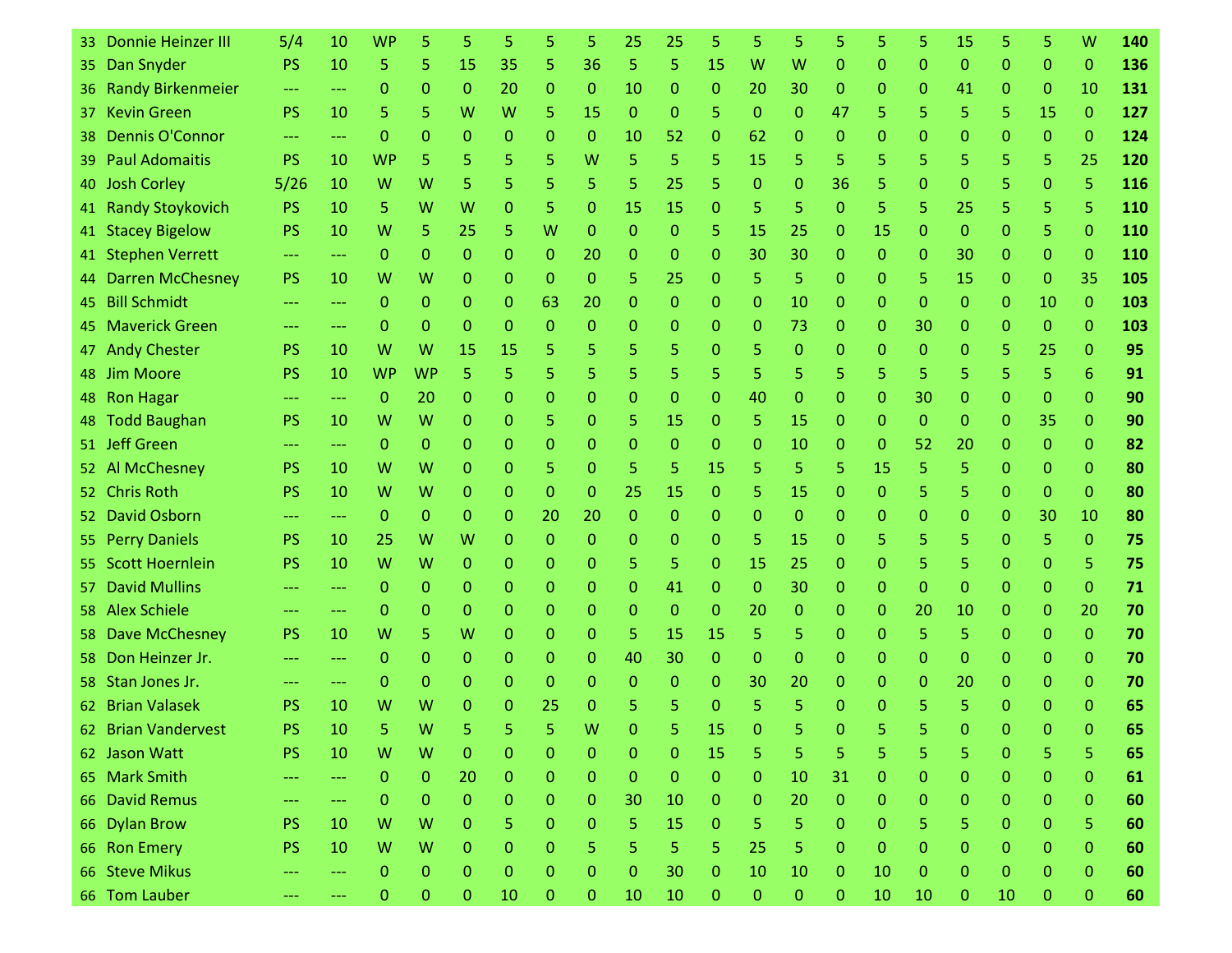|      | 71 Steve Tennant       | <b>PS</b> | 10            | W            | W              | 5              | 25           | 0              |              | O            | 0            | 0            | 0              | 0              | 0              | 0              | 0              | 0            | 5              | 0            | 5              | 55 |
|------|------------------------|-----------|---------------|--------------|----------------|----------------|--------------|----------------|--------------|--------------|--------------|--------------|----------------|----------------|----------------|----------------|----------------|--------------|----------------|--------------|----------------|----|
| 72.  | <b>Bill Meier</b>      |           | ---           | $\mathbf{0}$ | $\mathbf{0}$   | $\mathbf{0}$   | $\mathbf{0}$ | 0              | 0            | 0            | 0            | $\mathbf{0}$ | $\Omega$       | 51             | 0              | 0              | $\mathbf{0}$   | $\Omega$     | $\Omega$       | 0            | $\mathbf{0}$   | 51 |
|      | 73 Aaron Starbuck      |           | ---           | 0            | $\mathbf{0}$   | $\Omega$       | $\mathbf{0}$ | 0              | 0            | 0            | 0            | $\mathbf 0$  | $\mathbf{0}$   | 30             | 0              | 0              | $\mathbf{0}$   | 20           | 0              | 0            | $\mathbf{0}$   | 50 |
|      | 73 Kyle Wanamaker      | $\cdots$  | $---$         | $\mathbf{0}$ | $\mathbf{0}$   | $\mathbf{0}$   | $\mathbf{0}$ | 0              | 0            | 0            | 0            | 0            | 30             | 20             | 0              | 0              | 0              | $\mathbf{0}$ | 0              | 0            | $\mathbf{0}$   | 50 |
| 73 - | <b>Mike Dewey</b>      | <b>PS</b> | 10            | W            | W              | 5              | 5            | 0              | 0            | 5            | 5            | $\Omega$     | 5.             | 5              | 0              | 0              | 5              | 5            | $\Omega$       | 0            | $\mathbf{0}$   | 50 |
|      | 73 Milo Ayres          | <b>PS</b> | 10            | W            | W              | 0              | $\Omega$     | 0              | 0            | 5            | 15           | 0            | 5              | 5              | 0              | 0              | 5              | 5            | $\mathbf{0}$   | 0            | $\mathbf{0}$   | 50 |
| 73.  | <b>Rob Cerny</b>       | <b>PS</b> | 10            | 5            | 5.             | 5              | 5            | W              | W            | 0            | $\Omega$     | $\Omega$     | 5              | 5              | 0              | 5              | $\mathbf{0}$   | $\Omega$     | $\mathbf 0$    | 5            | $\mathbf{0}$   | 50 |
| 73.  | <b>Ron Brow</b>        | <b>PS</b> | 10            | W            | W              | 5              | 5            | 0              | 0            | 5            | 5            | $\Omega$     | 5              | 5              | 0              | 0              | 5              | 5            | $\mathbf{0}$   | 0            | $\mathbf{0}$   | 50 |
| 73.  | <b>Wayne Henschel</b>  | <b>PS</b> | 10            | 5            | 5              | 5              | 5            | 5              | 5            | 5            | 5            | W            | W              | 0              | 0              | 0              | $\Omega$       | $\Omega$     | $\Omega$       | 0            | $\mathbf{0}$   | 50 |
|      | 80 Jason Preston       | PS.       | 10            | W            | W              | 0              | $\mathbf{0}$ | 0              | 0            | 25           | 5            | $\mathbf 0$  | $\mathbf{0}$   | $\mathbf{0}$   | 0              | 0              | 0              | 0            | 0              | 0            | 5              | 45 |
|      | 80 Jim Garrett         | <b>PS</b> | 10            | 5            | 5              | W              | W            | 0              | 5.           | 5            | 5            | $\mathbf 0$  | 5              | 5              | 0              | $\Omega$       | 0              | 0            | 0              | 0            | $\mathbf{0}$   | 45 |
|      | 82 Joe Knockeart       | ---       | ---           | 0            | 0              | 31             | $\mathbf{0}$ | 0              | 0            | 10           | 0            | 0            | $\Omega$       | $\mathbf{0}$   | 0              | $\Omega$       | $\Omega$       | $\Omega$     | 0              | 0            | $\mathbf{0}$   | 41 |
| 83 - | <b>Chad Brintnell</b>  | ---       | $\frac{1}{2}$ | $\Omega$     | $\Omega$       | $\mathbf{0}$   | $\Omega$     | 0              | 0            | $\Omega$     | 0            | 0            | 0              | 20             | 10             | 0              | 10             | 0            | 0              | 0            | $\mathbf{0}$   | 40 |
| 83.  | Dan Sprague            | <b>PS</b> | 10            | 15           | W              | 5              | 5            | W              | 0            | 0            | 0            | 0            | 0              | $\mathbf{0}$   | 0              | 0              | 0              | $\Omega$     | 0              | 5            | $\mathbf{0}$   | 40 |
|      | 83 John LaVere         | <b>PS</b> | 10            | W            | W              | 5              | $\Omega$     | 0              | 0            | 5            | 5            | $\mathbf{0}$ | 5              | 5              | 0              | 0              | 5              | 0            | 0              | 0            | $\mathbf{0}$   | 40 |
| 83   | John Linnabary         | ---       | ---           | $\Omega$     | $\Omega$       | $\Omega$       | $\Omega$     | 0              | 0            | 0            | 0            | 0            | 40             | $\mathbf{0}$   | 0              | $\mathbf{0}$   | 0              | 0            | 0              | 0            | $\mathbf{0}$   | 40 |
|      | 83 Justin Larocque     | <b>PS</b> | 10            | W            | W              | $\Omega$       | $\mathbf{0}$ | 0              | 0            | 5            | 5            | $\mathbf{0}$ | 5              | 5              | 0              | 0              | 5              | 5            | $\mathbf{0}$   | 0            | $\mathbf{0}$   | 40 |
| 83   | <b>Ken Wood</b>        | <b>PS</b> | 10            | W            | W              | $\Omega$       | $\mathbf{0}$ | 0              | 0            | 5            | 15           | 0            | $\Omega$       | $\mathbf{0}$   | 5              | 5              | 0              | $\Omega$     | $\Omega$       | 0            | $\mathbf{0}$   | 40 |
| 83.  | <b>Mike Mayfield</b>   | <b>PS</b> | 10            | 5            | W              | W              | $\Omega$     | 5              | 5            | $\Omega$     | $\Omega$     | 5            | 5              | 5              | $\Omega$       | 0              | 0              | $\mathbf{0}$ | $\mathbf{0}$   | 0            | $\mathbf{0}$   | 40 |
| 83.  | <b>Nolan Blanchard</b> |           | ---           | $\Omega$     | 0              | $\Omega$       | $\mathbf{0}$ | 0              | 0            | 10           | 10           | $\mathbf 0$  | $\Omega$       | 10             | 0              | 0              | 0              | 0            | 0              | 0            | 10             | 40 |
| 83.  | <b>Scott Green</b>     |           | ---           | 0            | 0              | $\Omega$       | $\Omega$     | 0              | 0            | $\mathbf{0}$ | $\mathbf{0}$ | $\mathbf 0$  | 40             | $\mathbf{0}$   | 0              | 0              | 0              | 0            | $\mathbf{0}$   | 0            | $\mathbf{0}$   | 40 |
| 83.  | <b>Tom Aretakis</b>    | ---       | $---$         | $\Omega$     | 0              | $\Omega$       | $\mathbf{0}$ | 0              | 0            | 0            | 0            | $\mathbf 0$  | 20             | 20             | 0              | 0              | 0              | 0            | 0              | 0            | $\mathbf{0}$   | 40 |
| 93.  | <b>Devon Nelson</b>    | <b>PS</b> | 10            | W            | 25             | W              | 0            | 0              | 0            | 0            | 0            | 0            | 0              | $\mathbf{0}$   | 0              | 0              | 0              | 0            | 0              | 0            | $\mathbf{0}$   | 35 |
| 93   | <b>Emma Helsel</b>     | <b>PS</b> | 10            | W            | W              | $\mathbf{0}$   | $\Omega$     | 0              | 0            | 5            | 5            | 5            | 5              | 5              | 0              | 0              | 0              | 0            | 0              | 0            | $\mathbf{0}$   | 35 |
|      | 93 Joe Smith           | <b>PS</b> | 10            | W            | W              | 0              | $\Omega$     | 0              | 0            | 0            | 0            | 0            | $\Omega$       | $\mathbf{0}$   | 0              | 0              | 0              | $\Omega$     | 0              | 25           | $\mathbf{0}$   | 35 |
|      | 96 Barney Barber       |           | $---$         | $\Omega$     | $\mathbf{0}$   | $\Omega$       | $\mathbf{0}$ | 0              | 0            | 30           | 0            | $\mathbf{0}$ | $\Omega$       | $\mathbf{0}$   | 0              | $\Omega$       | 0              | $\Omega$     | 0              | $\Omega$     | $\mathbf{0}$   | 30 |
| 96.  | <b>Bryan Campbell</b>  |           | ---           | 0            | 0              | $\Omega$       | $\mathbf{0}$ | $\Omega$       | 0            | 0            | 0            | 0            | 0              | 30             | 0              | 0              | 0              | 0            | 0              | 0            | $\mathbf{0}$   | 30 |
|      | 96 Dan Smith           |           | ---           | $\mathbf{0}$ | $\mathbf{0}$   | $\Omega$       | $\mathbf{0}$ | 30             | 0            | 0            | 0            | 0            | $\Omega$       | $\mathbf{0}$   | $\Omega$       | $\mathbf{0}$   | $\Omega$       | $\mathbf{0}$ | $\Omega$       | 0            | $\mathbf 0$    | 30 |
|      | 96 David Fargo         |           |               | 0            | 0              | 0              | 0            | 0              | 0            | 0            | 0            | 0            | 0              | 0              | 0              | 0              | o              | $\Omega$     | 0              | 10           | 20             | 30 |
|      | 96 Jake Huntington     |           |               | $\mathbf{0}$ | $\overline{0}$ | $\overline{0}$ | $\mathbf{0}$ | $\overline{0}$ | $\mathbf{0}$ | $\mathbf 0$  | 0            | $\mathbf 0$  | 20             | 10             | $\mathbf{0}$   | $\overline{0}$ | $\overline{0}$ | $\mathbf{0}$ | $\overline{0}$ | $\mathbf{0}$ | $\overline{0}$ | 30 |
|      | 96 Joe Whitaker        |           |               | 0            | $\mathbf{0}$   | $\mathbf{0}$   | $\mathbf{0}$ | 0              | 0            | $\mathbf{0}$ | $\Omega$     | $\mathbf 0$  | 20             | $\mathbf{0}$   | 0              | 0              | 10             | $\mathbf{0}$ | $\mathbf 0$    | 0            | $\mathbf 0$    | 30 |
|      | 96 Louis Gravelle      | ---       | $\cdots$      | $\mathbf{0}$ | $\overline{0}$ | $\overline{0}$ | 10           | $\mathbf{0}$   | 10           | $\mathbf{0}$ | $\mathbf{0}$ | $\mathbf{0}$ | $\overline{0}$ | $\overline{0}$ | $\overline{0}$ | $\mathbf{0}$   | $\overline{0}$ | 10           | $\mathbf{0}$   | 0            | $\mathbf{0}$   | 30 |
|      | 96 Mitchell Smith      |           | ---           | $\mathbf{0}$ | $\mathbf{0}$   | $\mathbf{0}$   | $\mathbf{O}$ | 20             | 0            | $\mathbf{0}$ | 0            | $\mathbf{0}$ | 10             | $\mathbf{0}$   | 0              | 0              | $\overline{0}$ | $\mathbf{0}$ | $\mathbf{0}$   | $\mathbf{0}$ | $\mathbf{0}$   | 30 |
|      | 96 Rich Perdue         | ---       | ---           | 0            | $\mathbf{0}$   | $\mathbf{0}$   | $\mathbf 0$  | $\mathbf{0}$   | 0            | $\mathbf{0}$ | $\mathbf{0}$ | $\mathbf{0}$ | 10             | $\bf 0$        | 0              | 0              | $\mathbf{0}$   | 20           | $\mathbf{0}$   | 0            | $\mathbf{0}$   | 30 |
|      | 96 Shawna Tenyer       | ---       | ---           | $\mathbf{0}$ | $\mathbf{0}$   | $\mathbf{0}$   | $\mathbf{0}$ | $\mathbf{0}$   | 0            | $\mathbf{0}$ | $\mathbf{0}$ | $\mathbf{0}$ | 30             | $\mathbf{0}$   | 0              | $\mathbf{0}$   | $\overline{0}$ | $\mathbf{0}$ | $\mathbf{0}$   | $\mathbf{0}$ | $\mathbf{0}$   | 30 |
|      | 96 Tom Bray            | <b>PS</b> | 10            | W            | W              | 15             | 5            | $\Omega$       | 0            | $\mathbf{0}$ | 0            | $\mathbf{0}$ | $\mathbf{0}$   | $\bf 0$        | 0              | $\mathbf{0}$   | $\overline{0}$ | $\mathbf{0}$ | $\mathbf{0}$   | 0            | $\mathbf{0}$   | 30 |
|      | 96 Tony Carbone        | $---$     | ---           | $\mathbf 0$  | $\mathbf{0}$   | $\mathbf{0}$   | 0            | $\overline{0}$ | $\mathbf{O}$ | $\pmb{0}$    | $\mathbf 0$  | 0            | $\mathbf{0}$   | $\pmb{0}$      | 0              | $\overline{0}$ | 20             | 10           | $\mathbf{0}$   | $\mathbf 0$  | $\mathbf 0$    | 30 |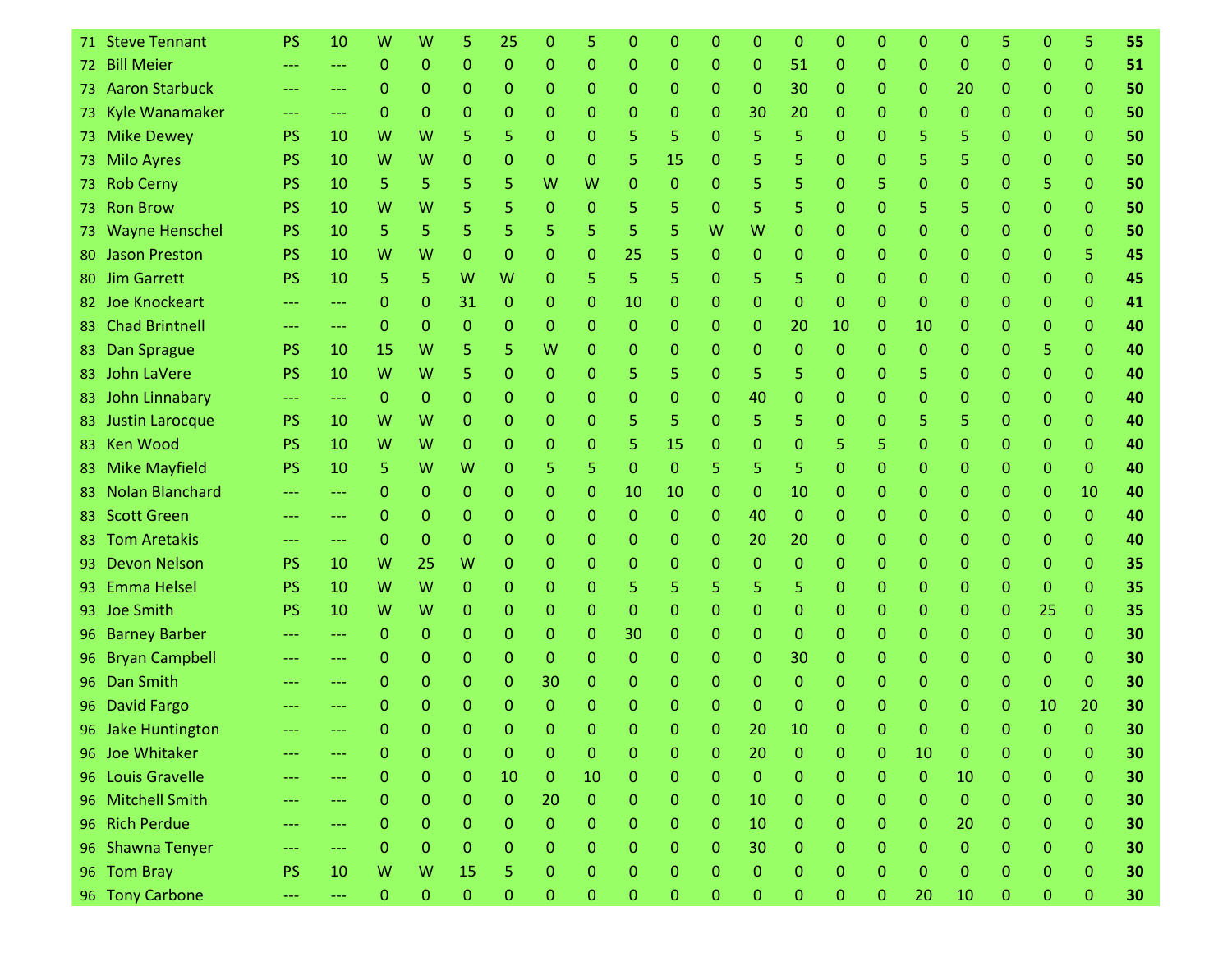| 109 Mark Mayfield      | <b>PS</b>         | 10                | W        | W                | 0              | 0                | Ω              |                | Ω            | O                | 0              | 5            | 5            | O              | Ω            | 0              | O            | 0            | 0            | 0              | 25 |
|------------------------|-------------------|-------------------|----------|------------------|----------------|------------------|----------------|----------------|--------------|------------------|----------------|--------------|--------------|----------------|--------------|----------------|--------------|--------------|--------------|----------------|----|
| 109 Mike Higgins       | <b>PS</b>         | 10                | 15       | W                | W              | $\mathbf{0}$     | 0              | $\mathbf{0}$   | 0            | 0                | $\mathbf 0$    | $\mathbf{0}$ | $\Omega$     | 0              | 0            | $\mathbf{0}$   | $\Omega$     | $\mathbf{0}$ | 0            | $\mathbf{0}$   | 25 |
| 109 Pat Ney            | <b>PS</b>         | 10                | W        | W                | 0              | $\mathbf{0}$     | 0              | $\Omega$       | $\mathbf{0}$ | 0                | 0              | 5            | 5            | 0              | 0            | 0              | $\Omega$     | 0            | 0            | 5              | 25 |
| 112 Dennis Gilman      |                   | ---               | $\Omega$ | 0                | 0              | $\Omega$         | 0              | 0              | 0            | 0                | 0              | 10           | 10           | 0              | 0            | 0              | 0            | 0            | 0            | $\mathbf{0}$   | 20 |
| 112 Emily Fluette      |                   | ---               | $\Omega$ | 0                | 0              | $\Omega$         | 0              | $\Omega$       | 0            | 0                | 0              | $\Omega$     | $\Omega$     | 0              | 0            | 0              | $\Omega$     | $\mathbf{0}$ | 0            | 20             | 20 |
| 112 Gary Hlavka        | ---               | $\qquad \qquad -$ | 0        | $\mathbf 0$      | 0              | $\mathbf 0$      | $\Omega$       | $\mathbf{0}$   | $\mathbf{0}$ | 0                | $\mathbf 0$    | $\mathbf{0}$ | $\mathbf{0}$ | 10             | 0            | $\mathbf{0}$   | $\Omega$     | $\mathbf{0}$ | 0            | 10             | 20 |
| 112 James Ribble       |                   | $\qquad \qquad -$ | $\Omega$ | $\mathbf{0}$     | 0              | $\Omega$         | 0              | $\Omega$       | 10           | 10               | 0              | $\Omega$     | $\mathbf{0}$ | 0              | 0            | 0              | $\Omega$     | $\mathbf{0}$ | 0            | $\mathbf{0}$   | 20 |
| 112 Joe Cone           |                   | $\qquad \qquad -$ | 0        | 0                | 0              | $\mathbf 0$      | $\mathbf{0}$   | $\Omega$       | $\mathbf{0}$ | 0                | $\mathbf 0$    | 0            | $\mathbf{0}$ | 0              | 0            | 0              | 0            | $\mathbf{0}$ | 20           | $\mathbf{0}$   | 20 |
| 112 Jon Vesper         |                   | $---$             | $\Omega$ | 0                | $\mathbf{0}$   | $\Omega$         | $\Omega$       | $\mathbf{0}$   | 20           | 0                | $\mathbf 0$    | $\Omega$     | $\Omega$     | $\Omega$       | 0            | 0              | $\Omega$     | $\Omega$     | $\Omega$     | $\mathbf{0}$   | 20 |
| 112 Mark Gritter       |                   | $---$             | $\Omega$ | 0                | $\mathbf{0}$   | $\Omega$         | 0              | 0              | 10           | 10               | $\mathbf 0$    | 0            | $\mathbf{0}$ | 0              | 0            | $\mathbf{0}$   | $\Omega$     | $\mathbf{0}$ | 0            | $\mathbf{0}$   | 20 |
| 112 Matt Cook          |                   | $---$             | 0        | $\Omega$         | $\mathbf{0}$   | $\mathbf{0}$     | 0              | 0              | $\mathbf{0}$ | 0                | 20             | $\Omega$     | $\mathbf{0}$ | 0              | 0            | $\mathbf{0}$   | $\Omega$     | $\mathbf{0}$ | 0            | $\mathbf{0}$   | 20 |
| 112 Randy Whitaker     |                   | ---               | $\Omega$ | 0                | $\mathbf{0}$   | $\mathbf{0}$     | $\Omega$       | $\Omega$       | $\mathbf{0}$ | 0                | $\mathbf{0}$   | 0            | $\Omega$     | 0              | 0            | 20             | $\mathbf{0}$ | $\mathbf{0}$ | 0            | $\mathbf{0}$   | 20 |
| 112 Ronald Melnik      |                   | $\qquad \qquad -$ | 0        | $\Omega$         | $\mathbf{0}$   | $\Omega$         | $\Omega$       | $\Omega$       | 10           | 10               | 0              | $\Omega$     | $\mathbf{0}$ | 0              | 0            | $\Omega$       | $\Omega$     | $\Omega$     | 0            | $\mathbf{0}$   | 20 |
| 112 Ronnie Greaves     |                   | $\qquad \qquad -$ | 0        | 0                | 0              | $\Omega$         | 10             | 0              | $\mathbf{0}$ | 0                | 0              | 0            | 10           | 0              | 0            | 0              | $\Omega$     | 0            | 0            | $\mathbf{0}$   | 20 |
| 112 Tim Campbell       | $\cdots$          | $\qquad \qquad -$ | $\Omega$ | $\Omega$         | $\overline{0}$ | $\Omega$         | $\Omega$       | $\Omega$       | 0            | 0                | 0              | $\Omega$     | $\mathbf{0}$ | 0              | 0            | 0              | 20           | 0            | 0            | $\mathbf{0}$   | 20 |
| 112 Toby Hamilton      | <b>PS</b>         | 10                | W        | W                | 5              | $\mathbf{0}$     | 0              | $\Omega$       | 0            | 0                | 0              | $\Omega$     | $\mathbf{0}$ | 0              | 0            | $\Omega$       | $\Omega$     | 5            | 0            | $\mathbf{0}$   | 20 |
| 125 Aaron Everage      | ---               | $---$             | $\Omega$ | $\Omega$         | $\overline{0}$ | $\Omega$         | $\Omega$       | $\mathbf{0}$   | 0            | 0                | $\mathbf 0$    | $\Omega$     | $\Omega$     | $\Omega$       | 0            | $\mathbf{0}$   | 10           | $\mathbf{0}$ | 0            | $\mathbf{0}$   | 10 |
| 125 Adam Rentsman      |                   | ---               | 0        | $\Omega$         | 0              | $\Omega$         | 0              | $\Omega$       | 0            | 0                | 0              | 10           | $\mathbf{0}$ | 0              | 0            | $\Omega$       | $\Omega$     | $\Omega$     | 0            | $\mathbf{0}$   | 10 |
| 125 Bart Boucher       | $\qquad \qquad -$ | $\qquad \qquad -$ | 0        | $\mathbf 0$      | $\overline{0}$ | $\mathbf 0$      | $\Omega$       | $\mathbf{0}$   | 0            | 0                | 0              | $\Omega$     | $\Omega$     | $\Omega$       | 0            | 0              | 10           | $\mathbf{0}$ | 0            | $\mathbf{0}$   | 10 |
| 125 Cody Raymer        |                   | ---               | $\Omega$ | $\mathbf 0$      | $\overline{0}$ | $\Omega$         | $\mathbf{0}$   | $\mathbf{0}$   | $\mathbf{0}$ | 0                | 0              | $\Omega$     | 10           | 0              | 0            | $\Omega$       | $\Omega$     | $\Omega$     | 0            | $\mathbf{0}$   | 10 |
| 125 Corey Mikus        |                   | $---$             | 0        | $\mathbf 0$      | $\overline{0}$ | $\Omega$         | $\mathbf{0}$   | $\mathbf{0}$   | $\mathbf{0}$ | 0                | 0              | $\mathbf{0}$ | 10           | 0              | 0            | $\mathbf{0}$   | $\Omega$     | $\mathbf{0}$ | 0            | $\mathbf{0}$   | 10 |
| 125 Doug Rondeau       |                   | $---$             | $\Omega$ | 10               | $\mathbf{0}$   | $\mathbf{0}$     | 0              | $\mathbf{0}$   | 0            | 0                | $\mathbf{0}$   | $\Omega$     | $\mathbf{0}$ | 0              | 0            | $\Omega$       | $\Omega$     | $\Omega$     | 0            | $\mathbf{0}$   | 10 |
| 125 Jason Kieffer      |                   | ---               | $\Omega$ | $\mathbf{0}$     | $\mathbf{0}$   | $\mathbf{0}$     | 0              | 0              | 0            | 0                | 0              | $\Omega$     | $\mathbf 0$  | 0              | 0            | 0              | 10           | $\mathbf{0}$ | 0            | $\mathbf{0}$   | 10 |
| 125 Jason Rogers       |                   | ---               | 0        | $\mathbf{0}$     | $\mathbf{0}$   | $\Omega$         | 0              | $\mathbf{0}$   | $\mathbf{0}$ | 0                | $\mathbf{0}$   | 10           | $\mathbf{0}$ | 0              | 0            | $\Omega$       | $\Omega$     | $\mathbf{0}$ | 0            | $\mathbf{0}$   | 10 |
| 125 Jeff Wistinghausen |                   | ---               | 0        | 0                | $\mathbf{0}$   | $\Omega$         | 0              | 0              | 0            | 0                | 0              | 10           | $\mathbf{0}$ | 0              | 0            | 0              | 0            | 0            | 0            | $\mathbf{0}$   | 10 |
| 125 Jim Bacon          |                   | $\qquad \qquad -$ | $\Omega$ | $\Omega$         | $\overline{0}$ | $\Omega$         | 0              | $\Omega$       | 0            | 0                | 0              | $\Omega$     | 10           | 0              | 0            | $\Omega$       | $\Omega$     | $\Omega$     | 0            | $\mathbf{0}$   | 10 |
| 125 Jimmy Evans        |                   | ---               | $\Omega$ | 0                | $\mathbf{0}$   | $\Omega$         | $\Omega$       | $\Omega$       | $\mathbf{0}$ | 0                | $\mathbf{0}$   | 10           | $\mathbf{0}$ | 0              | $\mathbf{0}$ | $\Omega$       | $\Omega$     | 0            | 0            | $\mathbf{0}$   | 10 |
| 125 John Cerka         |                   | $---$             | 0        | 0                | $\overline{0}$ | $\Omega$         | $\Omega$       | 0              | 0            | 0                | 0              | $\Omega$     | $\Omega$     | 0              | 10           | 0              | $\Omega$     | 0            | $\Omega$     | $\Omega$       | 10 |
| 125 John Halteman      |                   |                   |          | $\Omega$         | $\Omega$       | $\Omega$         | $\Omega$       | 0              |              | O                | 0              | 10           | $\Omega$     | 0              | 0            | n              | $\Omega$     | O            | $\Omega$     | $\Omega$       | 10 |
| 125 John Nieman        |                   |                   | 0        | $\overline{0}$   | $\mathbf{0}$   | $\mathbf{0}$     | $\overline{0}$ | $\overline{0}$ | $\mathbf{0}$ | 0                | $\overline{0}$ | 10           | $\mathbf{0}$ | $\mathbf 0$    | $\mathbf{0}$ | $\mathbf{0}$   | $\mathbf{0}$ | $\mathbf{0}$ | $\mathbf{0}$ | $\overline{0}$ | 10 |
| 125 Ken Simpson Jr.    |                   |                   | O        | $\mathbf{0}$     | $\mathbf{0}$   | $\mathbf{0}$     | 0              | $\Omega$       | $\mathbf{0}$ | 0                | $\mathbf{0}$   | $\mathbf{0}$ | $\mathbf{0}$ | 0              | 0            | 10             | $\Omega$     | $\mathbf 0$  | $\Omega$     | $\mathbf{0}$   | 10 |
| 125 Melissa Sedlacek   | ---               | ---               | 0        | $\boldsymbol{0}$ | $\mathbf{0}$   | $\mathbf 0$      | $\overline{0}$ | $\mathbf 0$    | $\mathbf{0}$ | $\boldsymbol{0}$ | 10             | $\mathbf{0}$ | $\pmb{0}$    | $\overline{0}$ | $\mathbf{0}$ | $\overline{0}$ | $\mathbf 0$  | $\pmb{0}$    | 0            | $\pmb{0}$      | 10 |
| 125 Mike Brown         |                   | ---               | 0        | $\mathbf 0$      | $\mathbf{0}$   | $\mathbf{0}$     | $\mathbf{O}$   | $\mathbf{O}$   | 10           | 0                | $\mathbf{0}$   | $\mathbf{0}$ | $\mathbf{0}$ | $\Omega$       | 0            | $\overline{0}$ | $\mathbf{0}$ | $\mathbf{0}$ | 0            | $\overline{0}$ | 10 |
| 125 Neal Zielaskowski  |                   | ---               | 0        | $\mathbf 0$      | $\mathbf{0}$   | $\mathbf{0}$     | $\Omega$       | $\mathbf{0}$   | $\mathbf{O}$ | 0                | 10             | $\mathbf{0}$ | $\pmb{0}$    | $\Omega$       | 0            | $\mathbf{0}$   | $\mathbf{0}$ | $\mathbf{0}$ | 0            | $\mathbf{0}$   | 10 |
| 125 Roy St. Denis      |                   | ---               | 0        | $\pmb{0}$        | $\mathbf{0}$   | $\mathbf{0}$     | $\mathbf{O}$   | $\mathbf{0}$   | $\mathbf{0}$ | 0                | $\mathbf{0}$   | $\mathbf{0}$ | 10           | 0              | 0            | $\mathbf{0}$   | $\mathbf{0}$ | $\mathbf{0}$ | 0            | $\mathbf{0}$   | 10 |
| 125 Warren Smith       |                   |                   | 0        | $\boldsymbol{0}$ | $\mathbf{O}$   | $\boldsymbol{0}$ | 0              | 0              | 0            | 0                | 0              | 10           | $\pmb{0}$    | 0              | $\mathbf{0}$ | $\overline{0}$ | $\mathbf{0}$ | $\mathbf{0}$ | 0            | 0              | 10 |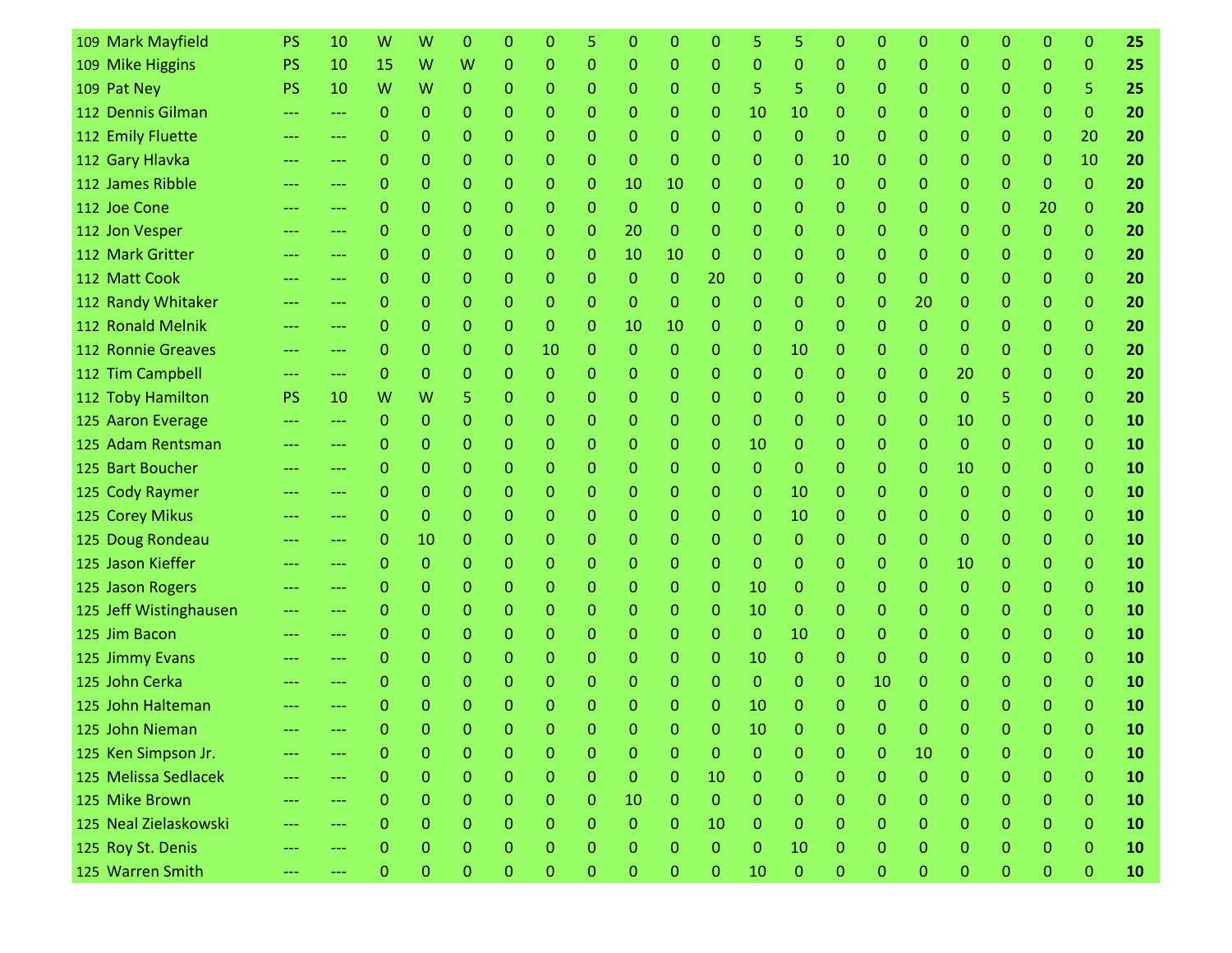|     | NORTHERN                   |           |            |              |              |                      |             |              |              | <b>RET PRO TROPHY Class</b> | <b>2018 TNT Well Services Points Series</b> |             |             |             |    |    |                               |              |              |              |              |              |
|-----|----------------------------|-----------|------------|--------------|--------------|----------------------|-------------|--------------|--------------|-----------------------------|---------------------------------------------|-------------|-------------|-------------|----|----|-------------------------------|--------------|--------------|--------------|--------------|--------------|
|     | DRAGWAY                    |           | Date Bonus | 5/5          |              | $5/19$ $5/26$ $5/27$ |             | 6/2          | 6/9          |                             | $6/22$ 6/23                                 | 7/7         |             |             |    |    | 7/27 7/28 8/10 8/11 8/24 8/25 |              | 9/1          | 9/15         | 9/21         | <b>Total</b> |
|     | <b>David Evans</b>         | <b>PS</b> | 10         | 58           | <b>WP</b>    | 25                   | 57          | <b>WP</b>    | 15           | 46                          | 35                                          | 35          | 15          | 67          | 46 | 68 | 15                            | 15           | 5            | 25           | 58           | 595          |
|     | Donald Heinzer Jr.         | 6/21      | 10         | W            | 52           | 63                   | 63          | W            | 0            | 35                          | 5                                           | $\mathbf 0$ | $\mathbf 0$ | $\mathbf 0$ | 0  | 0  | 0                             | $\mathbf 0$  | 15           | 35           | 25           | 303          |
| 3   | <b>Robert Knop</b>         | 5/4       | 10         | 36           | <b>WP</b>    | <b>WP</b>            | 35          | 25           | 35           | 15                          | 5                                           | 25          | 5           | 25          | 25 | 25 | 5                             | 5            | 15           | 5            | 6            | 302          |
|     | <b>Jim Bacon</b>           | PS        | 10         | <b>WP</b>    | 68           | 35                   | <b>WP</b>   | 15           | 5            | 5                           | 5                                           | 57          | 15          | 15          | 15 | 5. | 25                            | 5            | 5            | 5            | 6            | 296          |
|     | <b>Louis Gravelle</b>      | <b>PS</b> | 10         | <b>WP</b>    | 15           | <b>15</b>            | <b>WP</b>   | <b>15</b>    | 15           | 5                           | 57                                          | 5           | 15          | 5           | 5  | 5  | 35                            | 5            | 46           | 5            | 36           | 294          |
| b   | Gary Bowman Jr.            | <b>PS</b> | 10         | 25           | 5            | W                    | 15          | W            | 46           | <b>15</b>                   | 46                                          | 15          | 5           | 5           | 5  | 15 | 5                             | 35           | 5            | 5            | 35           | 292          |
|     | <b>Jim Evans</b>           | <b>PS</b> | <b>10</b>  | 15           | 15           | <b>WP</b>            | <b>WP</b>   | 15           | 35           | 35                          | 5                                           | 15          | 5           | 35          | 25 | 5  | 15                            | 25           | 5            | 5            | 26           | 291          |
| 8   | <b>Donald Heinzer III</b>  | 6/21      | 10         | W            | W            | $\mathbf{0}$         | 0           | 41           | 63           | 15                          | 15                                          | 35          | 35          | 15          | 5  | 25 | 15                            | 5            | 0            | $\mathbf 0$  | 5            | 284          |
|     | Ben Wenzel Jr.             | <b>PS</b> | 10         | 25           | 25           | 35                   | <b>WP</b>   | <b>WP</b>    | 5            | 25                          | 5                                           | 5           | 5           | 25          | 5  | 25 | 5                             | 25           | 25           | 25           | 6            | 281          |
| 10  | <b>Bob Bushen</b>          | <b>PS</b> | 10         | 36           | 15           | 15                   | 25          | <b>WP</b>    | 15           | 57                          | <b>WP</b>                                   | 5           | 5           | 5           | 5  | 5  | 5                             | 15           | 15           | 15           | 6            | 254          |
|     | 11 James Persinger         | <b>PS</b> | 10         | <b>WP</b>    | <b>WP</b>    | 25                   | 5           | 25           | 15           | 25                          | 25                                          | 15          | 5           | 5           | 5  | 15 | 25                            | 5            | 15           | 5            | 26           | 251          |
| 12. | <b>Dustin Cesaro</b>       | <b>PS</b> | 10         | 5            | W            | 57                   | 5           | W            | 25           | 5                           | 5                                           | $\mathbf 0$ | 5           | 25          | 15 | 5  | 0                             | $\mathbf 0$  | 0            | $\mathbf{0}$ | 68           | 230          |
| 13. | <b>Scott Swander</b>       | <b>PS</b> | 10         | 15           | 5            | 15                   | 5           | 35           | 5            | W                           | 25                                          | 5           | 5           | 5           | 15 | 35 | w                             | 0            | 5            | 25           | 5            | 215          |
| 14  | Tom Lauber                 | <b>PS</b> | 10         | <b>WP</b>    | 5            | 5                    | 5           | 5            | W            | 15                          | 46                                          | 15          | 5           | 5           | 5  | 15 | 5                             | 45           | 5            | 5            | 15           | 211          |
|     | 15 Emily Fluette           | ---       | ---        | $\mathbf{0}$ | 0            | 0                    | 0           | 0            | 0            | 0                           | 20                                          | 0           | 20          | $\mathbf 0$ | 0  | 52 | 0                             | 40           | 0            | 52           | 20           | 204          |
| 16  | Tim Steinebach             | 5/4       | 10         | 5            | W            | 5                    | 5           | 5            | W            | 5                           | 5                                           | 5           | 35          | 5           | 5  | 25 | 5                             | <b>15</b>    | 57           | 5            | 5            | 202          |
| 17  | <b>Rick Joan</b>           | <b>PS</b> | 10         | <b>WP</b>    | 25           | <b>WP</b>            | 15          | 15           | 25           | 5                           | 5                                           | 15          | 5           | 5           | 15 | 15 | 5                             | 15           | 5            | 5            | 16           | 201          |
| 18  | <b>Josh Corley</b>         | ---       | $---$      | 0            | 0            | 0                    | 0           | 0            | 0            | 0                           | 0                                           | 63          | 0           | 0           | 63 | 10 | 0                             | 0            | 63           | 0            | $\mathbf 0$  | 199          |
| 19. | <b>Team Mardlin Racing</b> | <b>PS</b> | 10         | 47           | 46           | 5                    | 35          | 5            | 5            | 5                           | 5                                           | 25          | 5           | W           | w  | 0  | 0                             | 0            | 0            | $\mathbf{0}$ | $\mathbf 0$  | 193          |
| 20  | <b>Mark Smith</b>          | <b>PS</b> | 10         | 15           | <b>WP</b>    | 15                   | <b>WP</b>   | 15           | 5            | 5                           | 5                                           | 5           | 5           | 5           | 15 | 5  | 25                            | 35           | 5            | 5            | 16           | 191          |
|     | 21 Alex Schiele            | $---$     | $---$      | $\mathbf{0}$ | $\mathbf 0$  | $\mathbf{0}$         | 0           | 0            | 0            | 0                           | 0                                           | 0           | 0           | 0           | 0  | 0  | 52                            | <b>10</b>    | 30           | 63           | 20           | 175          |
| 22. | <b>Mike McCullough</b>     | <b>PS</b> | 10         | W            | 15           | W                    | 15          | 5            | 57           | 5                           | 15                                          | 5           | 0           | 5           | 5  | 5  | 5                             | 5            | 15           | 5            | $\mathbf{0}$ | 172          |
| 23  | <b>Josh Sorensen</b>       | <b>PS</b> | 10         | 25           | 5            | 5                    | 5           | 5            | 5            | 5                           | 15                                          | 5           | 5           | 15          | 5  | 15 | w                             | W            | 0            | $\mathbf{0}$ | 46           | 171          |
| 23  | <b>Rob Vandewater</b>      | <b>PS</b> | 10         | 5            | 5            | 46                   | 5           | 5            | 15           | W                           | W                                           | 0           | 5           | 35          | 35 | 5  | 0                             | 0            | 0            | 0            | $\mathbf 0$  | 171          |
|     | 25 Gary Bowman Sr.         | <b>PS</b> | 10         | 5            | 5            | 5                    | 15          | 5            | 5            | 5                           | 15                                          | 5           | w           | W           | 5  | 5  | 15                            | 25           | 35           | 5            | 5            | 170          |
|     | 26 Jason Moore             | <b>PS</b> | 10         | 5            | W            | w                    | 0           | በ            | 5            | $\Omega$                    | 5                                           | 15          | 5           | 5           | 57 | 35 | 5                             | 5            | 5            | 5            | 0            | 162          |
|     | 26 Phil Gunther            |           | ---        | $\mathbf 0$  | $\mathbf{0}$ | $\mathbf 0$          | 0           | 0            | 0            | 0                           | 0                                           | 20          | 10          | 10          | 0  | 20 | 0                             | 51           | $\mathbf{0}$ | 41           | 10           | 162          |
|     | 28 Martin Moore            | PS        | 10         | 15           | 25           | 15                   | <b>WP</b>   | 5            | 5            | 5                           | 5                                           | 5           | 5           | 5           | 5  | W  | 5                             | 25           | 15           | 5            | 5            | 160          |
|     | 29 David Mullins           | ---       | ---        | $\mathbf{0}$ | $\mathbf 0$  | $\mathbf{0}$         | $\mathbf 0$ | $\mathbf{0}$ | $\mathbf{0}$ | 63                          | 63                                          | 0           | 20          | 10          | 0  | 0  | $\mathbf{0}$                  | $\mathbf{0}$ | $\mathbf 0$  | 0            | $\mathbf{0}$ | 156          |
|     | 30 David Osborn            | <b>PS</b> | 10         | 5            | W            | 5                    | 5           | 5            | 5            | 5                           | 5                                           | 5           | 35          | 5           | 5  | 5  | W                             | 0            | 25           | 25           | 5.           | 155          |
|     | 31 Bob Wilson              | <b>PS</b> | 10         | W            | 15           | 5                    | 46          | 5            | 5.           | 5                           | 5                                           | 5           | 5.          | 5           | 25 | 5  | 5                             | W            | 0            | 5            | $\mathbf 0$  | 151          |
|     | 31 Jimmy Thomason          | <b>PS</b> | 10         | <b>WP</b>    | <b>WP</b>    | 5                    | 5           | 25           | 5.           | 5                           | 5                                           | 5           | 5           | 25          | 5  | 5  | 5                             | 25           | 5            | 5            | 6            | 151          |
|     | 33 Melissa Sedlacek        | PS        | 10         | 5            | 5            | 5                    | 5           | W            | W            | 5                           | 5                                           | 25          | 15          | 15          | 5  | 5  | 5.                            | 15           | 5            | 15           | 5            | 150          |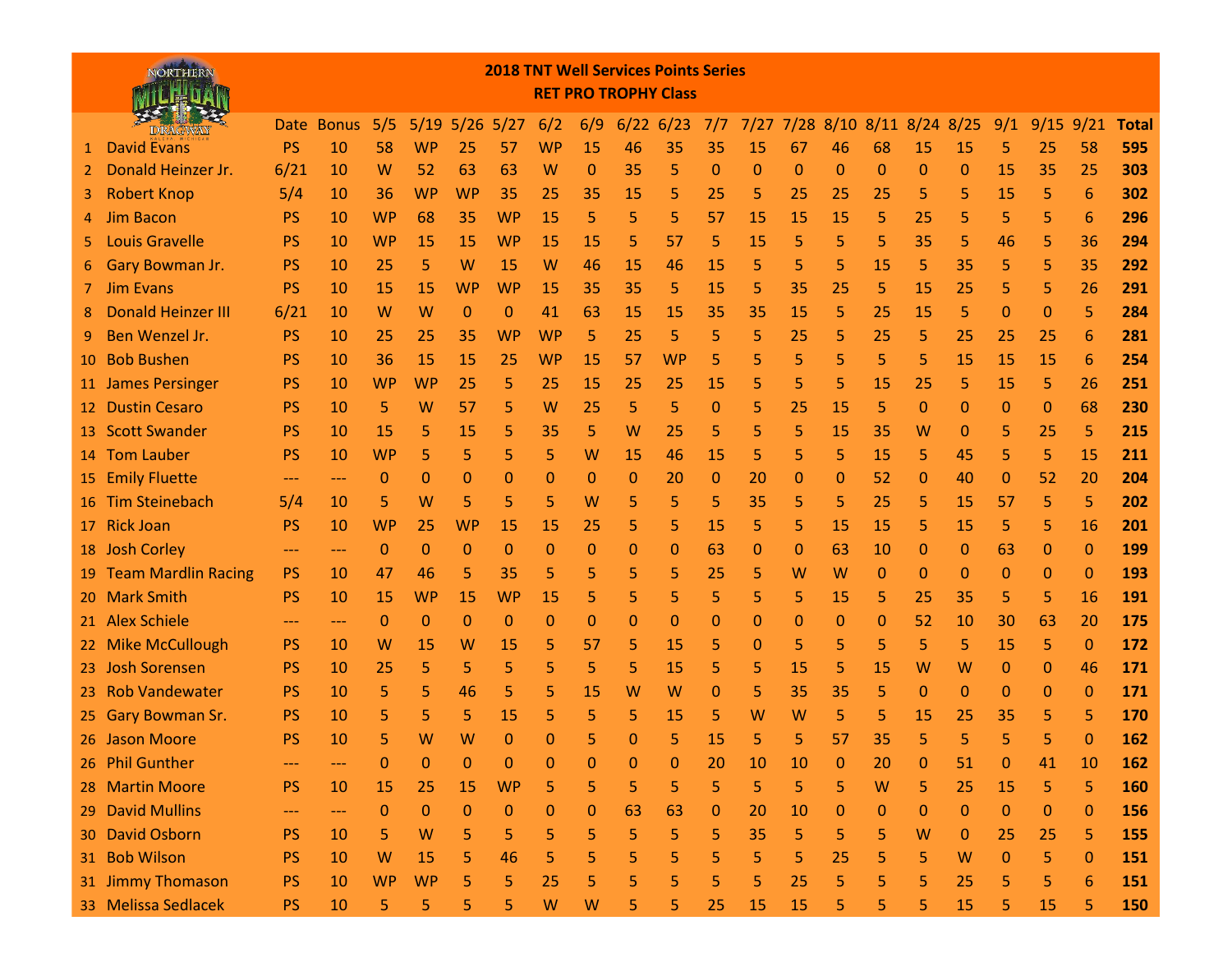| 34 - | <b>Bradley Anderson</b> | <b>PS</b> | 10    | 5            | W            | w            | 0         | 0            | 0            | 5            | 5            | 15               | 5            | 25           | 15             | 15           | 5            | 5            | 25           | 5            | 5               | 145 |
|------|-------------------------|-----------|-------|--------------|--------------|--------------|-----------|--------------|--------------|--------------|--------------|------------------|--------------|--------------|----------------|--------------|--------------|--------------|--------------|--------------|-----------------|-----|
| 34 - | <b>Maverick Green</b>   | ---       | $---$ | $\Omega$     | $\mathbf{0}$ | $\mathbf 0$  | 0         | 0            | 0            | $\mathbf 0$  | 0            | $\Omega$         | 0            | 20           | $\Omega$       | $\mathbf{0}$ | 63           | 62           | $\mathbf 0$  | $\Omega$     | $\mathbf 0$     | 145 |
| 34 - | <b>Scott Dankert</b>    | <b>PS</b> | 10    | W            | W            | 5            | 5         | 0            | 0            | 5            | 35           | $\Omega$         | 5            | 15           | $\mathbf{0}$   | $\mathbf{0}$ | 35           | 5            | $\Omega$     | $\Omega$     | 25              | 145 |
| 34 - | <b>Dennis Gilman</b>    | <b>PS</b> | 10    | 5            | 5            | 5            | 15        | 15           | 5            | 5            | 20           | 5                | 5            | 15           | 15             | 5            | 5            | 5            | W            | 5            | W               | 145 |
|      | 38 Joe Whitaker         | ---       | $---$ | $\Omega$     | $\Omega$     | $\Omega$     | 0         | $\Omega$     | $\mathbf{0}$ | $\Omega$     | $\Omega$     | $\Omega$         | 40           | 73           | 0              | $\mathbf{0}$ | $\Omega$     | 30           | $\mathbf{0}$ | $\Omega$     | $\mathbf 0$     | 143 |
| 39   | <b>Scott Glinski</b>    | <b>PS</b> | 10    | <b>WP</b>    | 15           | 15           | <b>WP</b> | 15           | 5            | 5            | 5            | 5                | 15           | 5            | 5              | 5            | 5            | 5            | 5            | 15           | 6               | 141 |
|      | 40 Art Canfield         | <b>PS</b> | 10    | 5            | W            | 5            | 15        | W            | 25           | 25           | $\Omega$     | 15               | 5            | $\Omega$     | 5              | $\mathbf{0}$ | $\Omega$     | $\mathbf 0$  | 25           | $\mathbf{0}$ | 5               | 140 |
|      | 41 Ken Bigelow          | <b>PS</b> | 10    | 5            | 5            | W            | W         | 0            | 5            | $\mathbf 0$  | 0            | 5                | $\mathbf{0}$ | $\Omega$     | 5              | 46           | 15           | 5            | 5            | 15           | 5               | 126 |
|      | 42 Sedlacek Racing      | <b>PS</b> | 10    | 5            | W            | 5            | 5         | W            | 0            | 5            | 5            | 0                | 25           | 35           | 5              | $\mathbf{0}$ | 5            | 5            | 5            | 5            | 5               | 125 |
| 43.  | <b>Melissa Teachout</b> | <b>PS</b> | 10    | <b>WP</b>    | <b>WP</b>    | 5            | 25        | 5            | 5            | 5            | 5            | 5                | 5            | 5            | 5              | 5            | 15           | 5            | 5            | 5            | $6\phantom{1}6$ | 121 |
|      | 44 Jamie Ritsema        | <b>PS</b> | 10    | 5            | 5            | 5            | 5         | 35           | 5            | 5            | 5            | 5                | 5            | 5            | 5              | 5            | 5            | 5            | W            | W            | $\mathbf{0}$    | 115 |
|      | 44 Terry Tengdin        | <b>PS</b> | 10    | 5            | W            | W            | 0         | 0            | 0            | 25           | 15           | 15               | 15           | 5            | $\Omega$       | $\Omega$     | 5            | 5            | 5            | 5            | 5               | 115 |
| 46   | <b>Barney Barber</b>    | <b>PS</b> | 10    | W            | 5            | 15           | 5         | 5            | 5            | 5            | 5            | 5                | 5            | 5            | W              | 15           | 5            | 5            | 5            | 5            | 5               | 110 |
| 47   | <b>Cebula Racing</b>    | <b>PS</b> | 10    | 25           | 5            | 5            | 5         | 5            | 5            | 5            | 15           | W                | 5            | 5            | W              | 5            | 5            | 5            | 0            | $\Omega$     | $\mathbf{0}$    | 105 |
| 47   | <b>John Sisson</b>      | PS        | 10    | 5            | 5            | 5            | 5         | 5            | 15           | W            | W            | 5                | 35           | 5            | 5              | 5            | $\Omega$     | $\mathbf 0$  | 0            | $\Omega$     | $\mathbf{0}$    | 105 |
| 49   | <b>Pam Henschel</b>     | <b>PS</b> | 10    | W            | 5            | 5            | 5         | 68           | W            | 5            | 5            | $\Omega$         | $\Omega$     | $\Omega$     | $\Omega$       | $\mathbf{0}$ | $\Omega$     | 0            | 0            | $\Omega$     | $\mathbf{0}$    | 103 |
|      | 50 Craig Shaver         | PS        | 10    | 5            | 35           | 5            | 5         | W            | W            | $\mathbf{0}$ | 35           | $\Omega$         | $\mathbf{0}$ | 5            | $\overline{0}$ | $\mathbf{0}$ | $\Omega$     | $\Omega$     | 0            | $\Omega$     | $\mathbf 0$     | 100 |
|      | 50 Jerry Wheaton        | <b>PS</b> | 10    | 5            | W            | W            | 0         | 0            | $\mathbf{0}$ | 15           | 5            | $\Omega$         | 5            | 5            | 0              | $\Omega$     | 25           | 25           | $\mathbf 0$  | $\Omega$     | 5               | 100 |
|      | 50 Terry Pendock        | <b>PS</b> | 10    | W            | W            | 5            | 0         | 0            | $\Omega$     | 15           | 5            | $\Omega$         | 15           | 5            | 5              | 5            | 5            | 5            | 5            | 5            | 15              | 100 |
| 50   | <b>Toby Leonard</b>     |           | $---$ | $\Omega$     | $\mathbf{0}$ | $\Omega$     | 0         | 0            | 0            | 10           | 20           | 10               | $\Omega$     | 20           | 0              | 0            | $\Omega$     | $\mathbf{0}$ | 0            | 30           | 10              | 100 |
| 54.  | <b>Darcy Leveille</b>   | <b>PS</b> | 10    | W            | W            | 5            | 25        | 0            | 0            | $\mathbf 0$  | $\mathbf{0}$ | 0                | 15           | 15           | 0              | $\mathbf{0}$ | 5            | 15           | $\mathbf 0$  | $\mathbf{0}$ | 5               | 95  |
| 55 - | <b>Kyle Kidder</b>      | ---       | $---$ | $\mathbf{0}$ | $\mathbf{0}$ | $\Omega$     | 0         | 0            | $\Omega$     | $\mathbf 0$  | 0            | $\Omega$         | 51           | 40           | 0              | $\mathbf{0}$ | $\Omega$     | $\mathbf{0}$ | $\mathbf{0}$ | 0            | $\Omega$        | 91  |
| 56 - | <b>B007 Racing</b>      | <b>PS</b> | 10    | W            | 15           | 15           | W         | 0            | 5            | $\mathbf{0}$ | 0            | 0                | 15           | 25           | 0              | 0            | $\Omega$     | $\mathbf{0}$ | 0            | 0            | 0               | 85  |
|      | 56 Ron Brow             | <b>PS</b> | 10    | W            | W            | 5            | 5         | $\Omega$     | $\Omega$     | 25           | 5            | 0                | 5            | 5            | 0              | $\Omega$     | 5            | 15           | $\mathbf{0}$ | $\Omega$     | 5               | 85  |
|      | 56 Ty Hamilton          | <b>PS</b> | 10    | W            | W            | 5            | 5         | 0            | 5            | 5            | 5            | 0                | 5            | 5            | 0              | 5            | 5            | 5            | 5            | 15           | 5               | 85  |
| 59.  | <b>Brad Haist</b>       | <b>PS</b> | 10    | W            | 5            | W            | 5         | $\Omega$     | 0            | 46           | 0            | $\Omega$         | 5            | 5            | 5              | $\Omega$     | $\Omega$     | $\mathbf{0}$ | 0            | $\Omega$     | $\mathbf{0}$    | 81  |
| 60.  | <b>Dale Guenthardt</b>  | <b>PS</b> | 10    | 5            | 5            | 5            | 15        | 5            | 0            | 5            | 15           | 5                | 5            | 5            | W              | W            | 0            | $\Omega$     | 0            | $\Omega$     | $\Omega$        | 80  |
| 60 l | Dan Ruble               | <b>PS</b> | 10    | W            | 5            | 5            | 5         | W            | 0            | $\mathbf{0}$ | $\Omega$     | 5                | 5            | 5            | $\Omega$       | 15           | 5            | 5            | 5            | 5            | 5               | 80  |
|      | 60 Kevin Stoykovich     |           |       | O            | $\Omega$     | O            | 0         | O            | 0            | O            | 10           | 0                |              | 30           | በ              | 0            |              | 10           | 10           | 20           | $\Omega$        | 80  |
|      | 60 Mark MacPherson      | <b>PS</b> | 10    |              | ${\sf W}$    |              |           | W            |              |              |              |                  | 15           | 5            |                |              | $\Omega$     | $\Omega$     | 5            | $\Omega$     | $\mathbf{0}$    | 80  |
|      | 60 Tobyn Kirbach        | <b>PS</b> | 10    | 5            | 5            | 5            | 5         | 15           | 5            | 5            | W            | W                | 5            | 5            | 0              | 0            | 5            | 5            | 5            | $\mathbf{0}$ | 0               | 80  |
|      | 65 Adam Rentsman        | <b>PS</b> | 10    | W            | W            | 25           | 0         | $\mathbf{0}$ | $\mathbf{0}$ | 15           | 5            | $\mathbf{0}$     | 5            | 5            | $\mathbf{0}$   | $\mathbf{0}$ | 5            | 5            | $\bf 0$      | $\mathbf{0}$ | $\mathbf{0}$    | 75  |
|      | 65 Jason Pomeroy        | <b>PS</b> | 10    | W            | W            | $\mathbf{0}$ | 0         | $\mathbf 0$  | $\mathbf{0}$ | 5            | 5            | $\mathbf 0$      | 5            | 5            | 35             | 5            | $\mathbf{0}$ | $\mathbf{0}$ | $\mathbf 0$  | 5.           | $\mathbf{0}$    | 75  |
|      | 67 Jeff Green           | ---       | ---   | 0            | 0            | 0            | 0         | 0            | 0            | $\mathbf{0}$ | 0            | 0                | 0            | $\mathbf{0}$ | 0              | 0            | $\mathbf{0}$ | 73           | 0            | 0            | $\mathbf{0}$    | 73  |
|      | 67 Stan Jones Jr.       | ---       | $---$ | 0            | $\mathbf{0}$ | $\mathbf{0}$ | 0         | $\mathbf{0}$ | $\mathbf{0}$ | $\mathbf{0}$ | $\mathbf{0}$ | 0                | 73           | $\mathbf{0}$ | $\mathbf{0}$   | 0            | $\mathbf{0}$ | $\mathbf 0$  | $\mathbf{0}$ | 0            | $\mathbf{0}$    | 73  |
|      | 69 Aaron Starbuck       | ---       | ---   | 0            | $\mathbf{0}$ | $\mathbf 0$  | 0         | 0            | $\mathbf{0}$ | $\mathbf{0}$ | 0            | 0                | 62           | $\mathbf 0$  | $\mathbf 0$    | $\mathbf{0}$ | 10           | $\mathbf{0}$ | 0            | 0            | $\mathbf{0}$    | 72  |
|      | 70 Gary Wood            | ---       | ---   | 0            | 0            | $\pmb{0}$    | $\pmb{0}$ | 0            | 0            | $\mathbf{0}$ | 10           | $\boldsymbol{0}$ | $\mathbf{0}$ | 51           | 0              | 0            | $\pmb{0}$    | 10           | 0            | 0            | $\theta$        | 71  |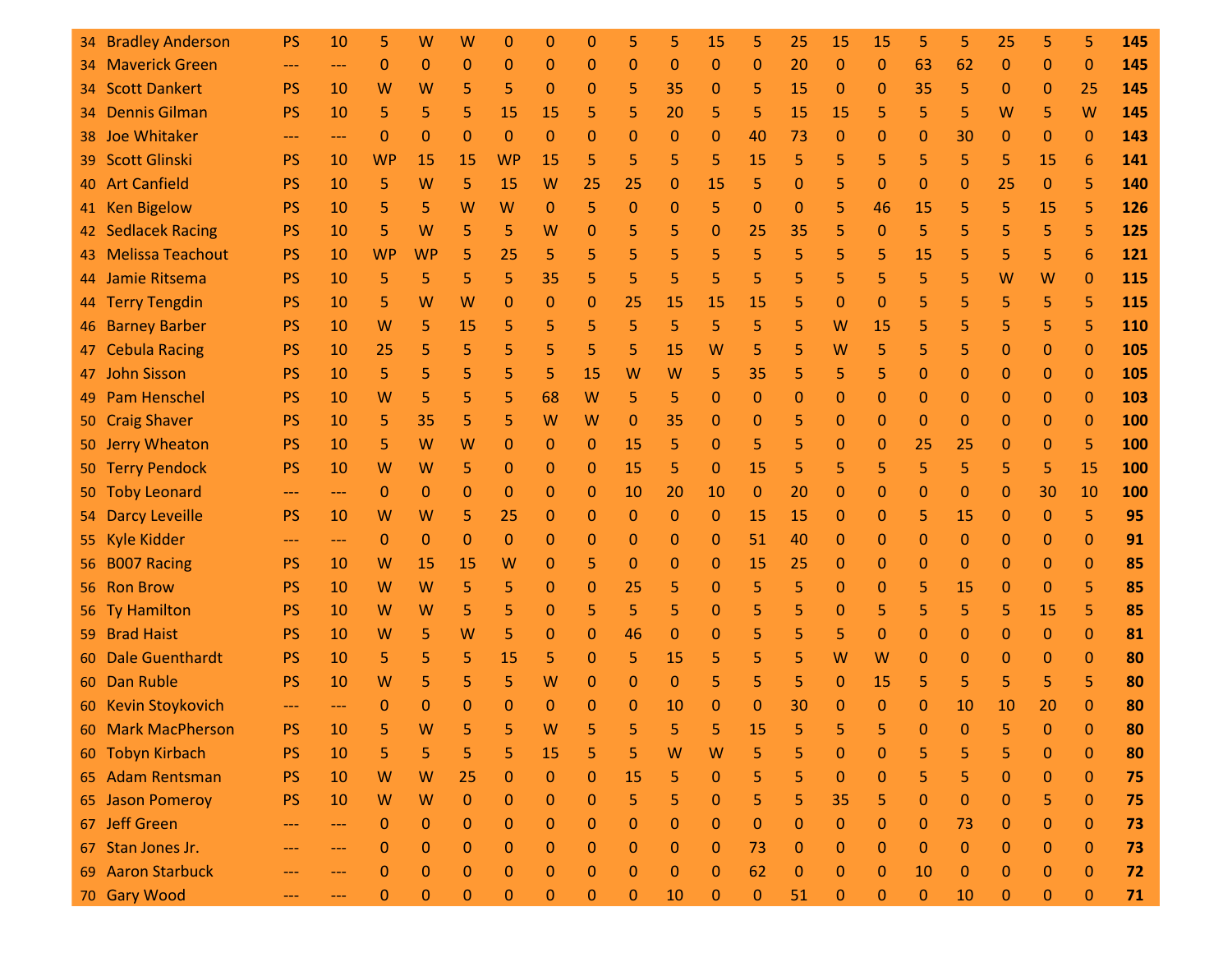| 71 - | Dan Snyder              |           |       | 10           | 0        | 0            | 0            | 0            | 0            | $\Omega$     | 0            | 0            | 20           | 20           | 0                | 0            | 0            | 10           | 10           | 0            | $\mathbf{0}$ | 70 |
|------|-------------------------|-----------|-------|--------------|----------|--------------|--------------|--------------|--------------|--------------|--------------|--------------|--------------|--------------|------------------|--------------|--------------|--------------|--------------|--------------|--------------|----|
| 71.  | Phil Wrobleski          | $---$     | ---   | $\mathbf{0}$ | $\Omega$ | $\Omega$     | 0            | $\Omega$     | 0            | $\mathbf 0$  | $\mathbf{0}$ | $\Omega$     | 30           | 40           | $\Omega$         | 0            | $\mathbf 0$  | $\mathbf{0}$ | $\Omega$     | $\Omega$     | $\mathbf{0}$ | 70 |
| 71.  | <b>Trevor MacNeill</b>  | <b>PS</b> | 10    | W            | W        | $\mathbf{0}$ | $\mathbf{0}$ | $\Omega$     | 5            | 0            | 0            | 35           | $\Omega$     | $\mathbf 0$  | $\Omega$         | 0            | 0            | 0            | 0            | 15           | 5            | 70 |
|      | 74 Melissa Taylor       | <b>PS</b> | 10    | W            | W        | $\mathbf{0}$ | $\mathbf{0}$ | 0            | 0            | 0            | 0            | 5            | 5            | 5            | 5                | 15           | 5            | 5            | 5            | $\Omega$     | 5            | 65 |
| 75.  | <b>Dan Smith</b>        | $---$     | ---   | $\Omega$     | $\Omega$ | $\mathbf{0}$ | $\mathbf{0}$ | 52           | 0            | 0            | 0            | 0            | 10           | $\mathbf 0$  | $\Omega$         | 0            | 0            | $\Omega$     | 0            | $\Omega$     | $\mathbf{0}$ | 62 |
| 76.  | <b>Paul Adomaitis</b>   | ---       | $---$ | 0            | 0        | $\mathbf{0}$ | $\mathbf{0}$ | 0            | 0            | $\mathbf 0$  | 0            | 0            | $\mathbf{0}$ | $\mathbf 0$  | 0                | 0            | 0            | 10           | 0            | 41           | 10           | 61 |
| 77 - | <b>Alan Greene</b>      | <b>PS</b> | 10    | W            | W        | $\mathbf{0}$ | $\mathbf{0}$ | 5            | 5            | 15           | $\mathbf{0}$ | 0            | $\Omega$     | $\Omega$     | 5                | 5            | 5            | $\Omega$     | $\mathbf 0$  | 5            | 5            | 60 |
| 77.  | Dan Marcinkowski        | $---$     | $---$ | 0            | 0        | $\mathbf{0}$ | 20           | 0            | 10           | $\mathbf 0$  | 10           | 0            | $\Omega$     | $\Omega$     | 0                | 0            | 20           | 0            | 0            | $\Omega$     | $\mathbf{0}$ | 60 |
| 77   | <b>David Remus</b>      | $---$     | $---$ | 0            | 0        | $\mathbf{0}$ | $\mathbf{0}$ | 0            | 0            | 10           | 20           | 0            | 10           | 20           | 0                | 0            | 0            | 0            | 0            | $\Omega$     | $\mathbf{0}$ | 60 |
| 77.  | <b>Larry Crawford</b>   | <b>PS</b> | 10    | W            | W        | $\mathbf{0}$ | 0            | 0            | 0            | 5            | $\mathbf{0}$ | 0            | 5            | 5            | 5                | 5.           | 5            | 5            | 5            | 5.           | 5            | 60 |
| 77.  | <b>Mitchell Smith</b>   | $---$     | $---$ | $\mathbf{0}$ | 0        | $\mathbf{0}$ | $\mathbf{0}$ | 20           | 0            | 0            | 0            | $\theta$     | 10           | 30           | 0                | 0            | 0            | 0            | 0            | $\Omega$     | $\mathbf{0}$ | 60 |
| 77.  | <b>Randy Stoykovich</b> | ---       | $---$ | 0            | 0        | 0            | 0            | 0            | 0            | 0            | $\mathbf{0}$ | 0            | 20           | 40           | 0                | 0            | 0            | 0            | 0            | $\Omega$     | $\mathbf{0}$ | 60 |
| 77   | <b>Tom Hanson</b>       | <b>PS</b> | 10    | 5            | 5        | 5            | 5            | 5            | 5            | 5            | W            | W            | 5            | $\Omega$     | 5                | 5            | 0            | 0            | 0            | $\Omega$     | $\mathbf{0}$ | 60 |
| 84   | <b>Harold Murphy</b>    | <b>PS</b> | 10    | W            | 5        | W            | $\mathbf{0}$ | $\Omega$     | 5            | 0            | $\Omega$     | 0            | 5            | 5            | 0                | 0            | 5            | 5            | 0            | $\Omega$     | 15           | 55 |
|      | 84 Hlavka Racing        | <b>PS</b> | 10    | 15           | W        | 15           | 5            | W            | 0            | 5            | 5            | 0            | $\Omega$     | $\Omega$     | 0                | 0            | 0            | 0            | 0            | $\Omega$     | $\Omega$     | 55 |
| 84   | <b>Joe Knockeart</b>    | ---       | ---   | $\Omega$     | $\Omega$ | $\mathbf{0}$ | $\mathbf{0}$ | 0            | 0            | 25           | 0            | 0            | $\Omega$     | $\Omega$     | 0                | 0            | 0            | $\Omega$     | 0            | $\Omega$     | 30           | 55 |
| 84   | <b>Malinda George</b>   | <b>PS</b> | 10    | W            | W        | $\mathbf{0}$ | $\mathbf{0}$ | 0            | 0            | $\mathbf 0$  | 0            | $\mathbf 0$  | $\Omega$     | 5            | 0                | 0            | 5            | 35           | 0            | $\Omega$     | $\mathbf{0}$ | 55 |
| 88   | <b>George McConnell</b> | ---       | $---$ | $\mathbf{0}$ | 0        | $\mathbf{0}$ | $\mathbf{0}$ | 0            | 0            | 0            | $\mathbf{0}$ | 0            | $\Omega$     | 51           | $\Omega$         | 0            | 0            | 0            | $\mathbf{0}$ | $\Omega$     | $\mathbf{0}$ | 51 |
| 89   | Doug Rondeau            | ---       | $---$ | 0            | 0        | $\mathbf{0}$ | $\mathbf{0}$ | 0            | 0            | 0            | 0            | 20           | $\Omega$     | $\mathbf 0$  | 0                | 0            | 0            | 0            | 0            | 30           | $\mathbf{0}$ | 50 |
| 89   | <b>Lonny Puffer</b>     | <b>PS</b> | 10    | W            | 5        | W            | $\mathbf{0}$ | 15           | 0            | 5            | 5            | $\Omega$     | 5            | 5            | 0                | 0            | 0            | 0            | 0            | $\Omega$     | $\mathbf{0}$ | 50 |
| 89   | <b>Ty MacNeill</b>      | $---$     | $---$ | 0            | 0        | $\mathbf 0$  | 0            | 0            | 0            | 0            | 0            | 20           | $\Omega$     | $\mathbf 0$  | 0                | 0            | 0            | 0            | 0            | 20           | 10           | 50 |
| 92   | <b>Ed Peffer</b>        | <b>PS</b> | 10    | W            | W        | $\mathbf{0}$ | 0            | 0            | 0            | 0            | $\mathbf{0}$ | 5            | 15           | 15           | 0                | 0            | 0            | 0            | 0            | $\Omega$     | $\mathbf{0}$ | 45 |
|      | 92 Jeff McCullough      | <b>PS</b> | 10    | W            | 5        | W            | 5            | 5            | 5            | 5            | 5            | 5            | $\Omega$     | $\mathbf 0$  | 0                | 0            | 0            | 0            | 0            | $\Omega$     | 0            | 45 |
|      | 92 Justin Ebner         | <b>PS</b> | 10    | W            | W        | $\mathbf{0}$ | 0            | $\Omega$     | 0            | 5            | 5            | $\Omega$     | 5            | 5            | $\Omega$         | 0            | 5            | 5            | 0            | $\Omega$     | 5            | 45 |
| 92 - | <b>Larry Tennant</b>    | <b>PS</b> | 10    | W            | W        | 5            | 5            | 0            | 15           | 0            | 0            | 5            | $\Omega$     | $\Omega$     | 0                | 0            | 0            | 0            | 0            | $\Omega$     | 5            | 45 |
|      | 92 Steve Savich         | <b>PS</b> | 10    | W            | 5        | W            | 5            | $\Omega$     | $\Omega$     | 5            | 5            | $\Omega$     | 5            | 5            | $\Omega$         | 0            | 0            | $\Omega$     | $\Omega$     | 5            | $\mathbf{0}$ | 45 |
| 97   | <b>Dennis O'Connor</b>  | $---$     | ---   | $\Omega$     | 0        | $\mathbf{0}$ | $\Omega$     | 0            | 0            | 0            | 0            | 0            | $\Omega$     | $\Omega$     | $\Omega$         | 0            | 0            | $\Omega$     | 0            | $\Omega$     | 41           | 41 |
| 97   | <b>Kevin Wood</b>       | $---$     | $---$ | $\Omega$     | 0        | $\mathbf{0}$ | $\mathbf{0}$ | $\Omega$     | 0            | 0            | 0            | 41           | $\Omega$     | $\mathbf{0}$ | $\Omega$         | 0            | 0            | 0            | 0            | $\Omega$     | $\mathbf{0}$ | 41 |
|      | 97 Randy Whitaker       |           | ---   | $\Omega$     | $\Omega$ | $\Omega$     | 0            | 0            | 0            | 0            | 0            | $\Omega$     | O            | $\Omega$     | O                | 0            | 41           | 0            | O            |              | 0            | 41 |
|      | 100 Austin Taylor       | <b>PS</b> | 10    | ${\sf W}$    | W        |              |              | $\Omega$     |              |              |              |              |              |              | $\mathbf{0}$     | $\mathbf{0}$ | $\mathbf{0}$ | $\mathbf{0}$ | $\mathbf{0}$ |              | $\mathbf{0}$ | 40 |
|      | 100 Ethan Poynor        |           | ---   | 0            | 0        | $\mathbf{0}$ | 0            | 0            | 0            | $\mathbf{0}$ | $\mathbf{0}$ | 0            | $\mathbf{0}$ | 10           | 10               | 0            | 0            | 0            | 10           | 10           | $\mathbf 0$  | 40 |
|      | 100 Jacob Truax         | $---$     | $---$ | 0            | 0        | $\mathbf{0}$ | $\mathbf 0$  | $\mathbf{0}$ | $\mathbf{0}$ | 10           | 10           | $\mathbf 0$  | $\mathbf{0}$ | 20           | $\mathbf{0}$     | 0            | $\mathbf 0$  | 0            | $\mathbf{0}$ | $\mathbf{0}$ | $\mathbf{0}$ | 40 |
|      | 100 Jeannie Williams    | ---       | ---   | 0            | 0        | $\mathbf{0}$ | $\mathbf{0}$ | 0            | 0            | $\mathbf 0$  | $\mathbf{0}$ | $\mathbf{0}$ | $\mathbf{0}$ | 10           | $\mathbf{0}$     | 0            | $\mathbf 0$  | $\mathbf 0$  | 20           | 10           | $\mathbf{0}$ | 40 |
|      | 100 John Cerka          | <b>PS</b> | 10    | W            | W        | $\mathbf 0$  | 0            | 0            | 0            | $\mathbf 0$  | 0            | 0            | 5            | 15           | 0                | 0            | 5            | 5            | $\mathbf 0$  | 0            | $\bf 0$      | 40 |
|      | 100 Perry Daniels       | $---$     | ---   | $\mathbf 0$  | $\bf 0$  | $\mathbf{0}$ | $\pmb{0}$    | $\mathbf{0}$ | 0            | $\mathbf 0$  | $\mathbf{0}$ | $\mathbf{0}$ | $\Omega$     | 30           | $\mathbf{0}$     | 0            | $\mathbf 0$  | 0            | $\mathbf 0$  | 10           | $\mathbf 0$  | 40 |
|      | 100 Ron Hagar           |           | ---   | 0            | 0        | $\mathbf{0}$ | 0            | 0            | 0            | $\mathbf 0$  | 0            | 0            | 40           | $\bf{0}$     | $\Omega$         | 0            | 0            | 0            | 0            | $\mathbf{0}$ | $\mathbf 0$  | 40 |
|      | 100 Ronnie Greaves      |           | ---   | $\mathbf{0}$ | 30       | $\mathbf{0}$ | 10           | 0            | $\pmb{0}$    | $\pmb{0}$    | $\pmb{0}$    | $\pmb{0}$    | $\mathbf 0$  | $\pmb{0}$    | $\boldsymbol{0}$ | $\pmb{0}$    | $\pmb{0}$    | $\mathbf 0$  | $\mathbf 0$  | $\bf 0$      | $\bf 0$      | 40 |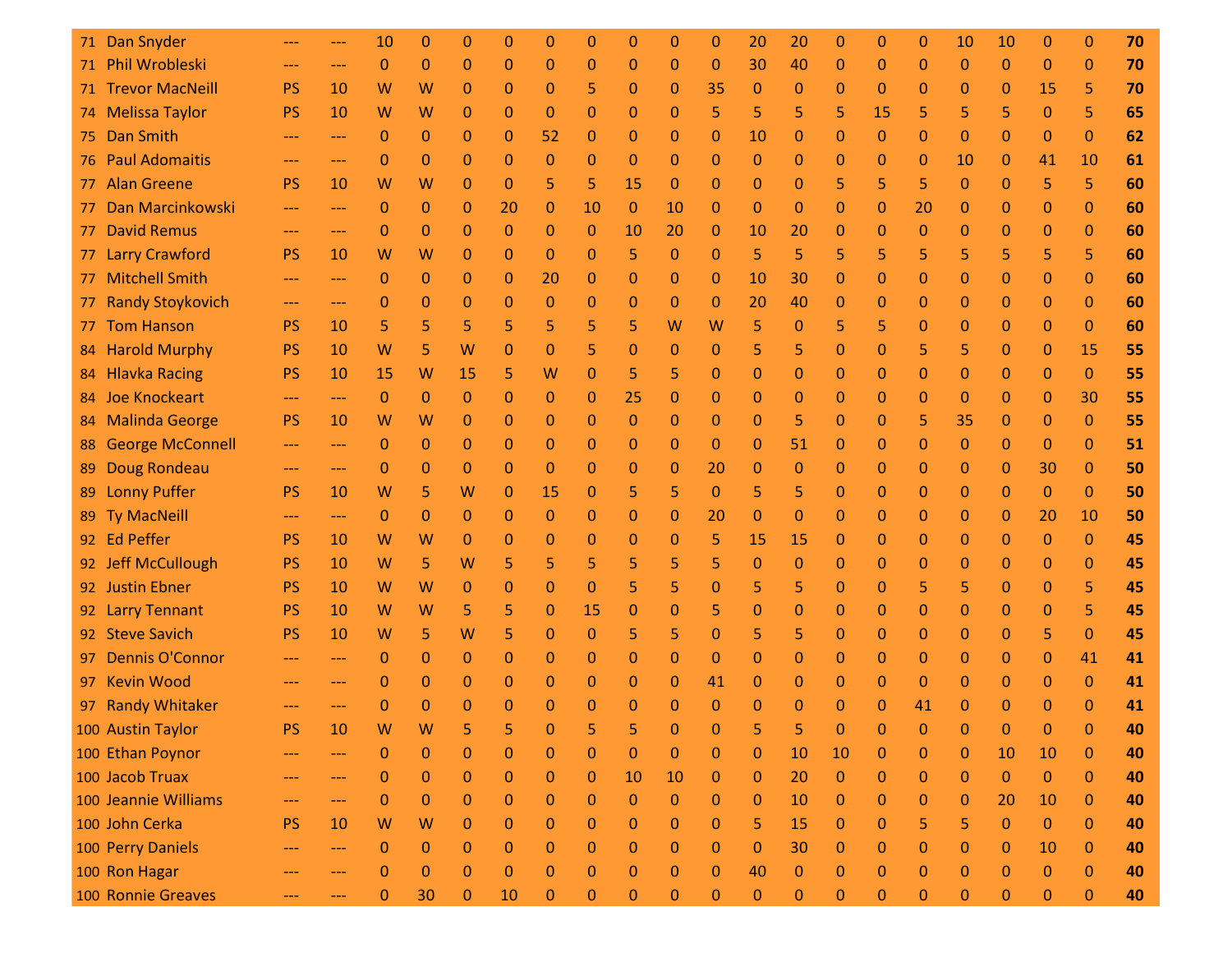| 100 Steve Kirbach    |                     |                     | O        | 0            | 0            | 0            |              | 0            | O            | 10           | O            | 0            | 0            | 20           | 10           |              |              | 0            | 0        | 0              | 40 |
|----------------------|---------------------|---------------------|----------|--------------|--------------|--------------|--------------|--------------|--------------|--------------|--------------|--------------|--------------|--------------|--------------|--------------|--------------|--------------|----------|----------------|----|
| 109 Paul Kennard     | <b>PS</b>           | 10                  | W        | W            | $\Omega$     | $\Omega$     | 5            | $\mathbf{0}$ | $\mathbf{0}$ | $\mathbf{0}$ | 0            | 5            | 5            | $\Omega$     | 0            | 5            | 5            | $\Omega$     | $\Omega$ | $\Omega$       | 35 |
| 109 Ron Carpenter    | $---$               | ---                 | 0        | $\mathbf 0$  | 20           | 0            | 0            | 0            | 10           | 0            | 0            | $\Omega$     | $\mathbf{0}$ | 0            | 0            | 5            | 0            | 0            | 0        | $\mathbf 0$    | 35 |
| 111 Eric Stevens     | $---$               | $---$               | 0        | 0            | $\Omega$     | $\Omega$     | 0            | 20           | $\mathbf 0$  | 0            | 0            | $\Omega$     | 10           | $\mathbf 0$  | 0            | 0            | 0            | 0            | $\Omega$ | $\mathbf 0$    | 30 |
| 111 Frank Hawkins    | <b>PS</b>           | 10                  | W        | W            | $\Omega$     | $\Omega$     | 0            | $\Omega$     | $\mathbf{0}$ | 0            | $\mathbf{0}$ | 5            | 5            | 5            | 5            | 0            | $\Omega$     | 0            | 0        | $\mathbf{0}$   | 30 |
| 111 Jacob McConnell  | $\qquad \qquad - -$ | $\qquad \qquad - -$ | $\Omega$ | 0            | $\Omega$     | $\mathbf 0$  | 0            | 0            | $\mathbf 0$  | 0            | 0            | 20           | 10           | $\Omega$     | 0            | 0            | 0            | 0            | $\Omega$ | $\mathbf 0$    | 30 |
| 111 Jim Garrett      | $---$               | $---$               | 0        | 0            | $\Omega$     | $\Omega$     | 0            | 0            | $\mathbf 0$  | 30           | 0            | $\mathbf{0}$ | $\mathbf{0}$ | $\Omega$     | 0            | 0            | $\Omega$     | 0            | 0        | $\mathbf 0$    | 30 |
| 111 John LaVere      |                     | $---$               | 0        | 0            | 10           | $\mathbf 0$  | 0            | 0            | $\mathbf 0$  | 10           | 0            | 10           | $\mathbf 0$  | 0            | 0            | 0            | 0            | 0            | 0        | $\Omega$       | 30 |
| 111 Jon Vesper       |                     | ---                 | 0        | 0            | $\Omega$     | $\Omega$     | $\mathbf{0}$ | $\mathbf{0}$ | 30           | $\mathbf{0}$ | $\mathbf{0}$ | $\mathbf{0}$ | $\mathbf{0}$ | $\Omega$     | 0            | $\mathbf{0}$ | $\Omega$     | 0            | 0        | $\mathbf{0}$   | 30 |
| 111 Kyle Wanamaker   | $---$               | $---$               | 0        | 0            | 0            | 0            | 0            | 0            | $\mathbf 0$  | 0            | 0            | 20           | 10           | 0            | 0            | 0            | 0            | 0            | 0        | 0              | 30 |
| 111 Lou Robertson    | $\qquad \qquad -$   | $---$               | 0        | 0            | $\mathbf{0}$ | $\Omega$     | 0            | 0            | $\mathbf{0}$ | 0            | 0            | $\mathbf{0}$ | $\mathbf{0}$ | $\Omega$     | 0            | 30           | $\Omega$     | 0            | 0        | $\mathbf{0}$   | 30 |
| 111 Rich Perdue      | $\qquad \qquad -$   | ---                 | 0        | 0            | 0            | $\mathbf{0}$ | 0            | 0            | 0            | 0            | 0            | 20           | 10           | 0            | 0            | $\mathbf{0}$ | 0            | 0            | 0        | $\mathbf{0}$   | 30 |
| 111 Rodney Adams     | <b>PS</b>           | 10                  | W        | W            | 5            | 5            | 0            | 0            | 0            | 0            | $\mathbf{0}$ | 5            | 5            | $\Omega$     | 0            | $\mathbf{0}$ | $\Omega$     | 0            | 0        | $\mathbf{0}$   | 30 |
| 111 Ron Mallison     | <b>PS</b>           | 10                  | 15       | 5            | W            | W            | 0            | 0            | 0            | 0            | 0            | 0            | 0            | 0            | 0            | 0            | $\Omega$     | 0            | 0        | $\mathbf 0$    | 30 |
| 111 Scott Healy      | $\qquad \qquad -$   | $---$               | $\Omega$ | 0            | $\Omega$     | $\Omega$     | 0            | 0            | 0            | 0            | 0            | 0            | $\mathbf{0}$ | $\Omega$     | $\Omega$     | 10           | 20           | 0            | 0        | $\mathbf{0}$   | 30 |
| 111 Toby Hamilton    | ---                 | $---$               | 0        | 0            | $\mathbf{0}$ | $\mathbf{0}$ | 0            | 0            | 0            | 0            | 0            | $\Omega$     | $\Omega$     | $\Omega$     | 30           | 0            | $\mathbf{0}$ | 0            | 0        | $\mathbf 0$    | 30 |
| 111 Zach Dankert     | <b>PS</b>           | 10                  | W        | W            | $\Omega$     | $\Omega$     | 0            | $\Omega$     | 0            | 0            | 0            | 15           | 5            | $\Omega$     | 0            | $\Omega$     | $\mathbf{0}$ | 0            | $\Omega$ | $\Omega$       | 30 |
| 125 John Mackie      | <b>PS</b>           | 10                  | W        | W            | $\Omega$     | $\Omega$     | 0            | 0            | 5            | 5            | 5            | $\mathbf{0}$ | $\mathbf{0}$ | $\Omega$     | 0            | 0            | $\Omega$     | 0            | 0        | $\mathbf{0}$   | 25 |
| 125 Rob Cerny        | $\qquad \qquad -$   | $\qquad \qquad - -$ | $\Omega$ | $\mathbf{0}$ | 20           | $\mathbf 0$  | 0            | $\Omega$     | 0            | 0            | 0            | $\Omega$     | $\Omega$     | $\Omega$     | 0            | 0            | 0            | 0            | 5.       | $\mathbf 0$    | 25 |
| 125 Ron Dougherty    | <b>PS</b>           | 10                  | W        | W            | $\Omega$     | $\Omega$     | 0            | $\Omega$     | 5            | 5            | 5            | $\Omega$     | $\Omega$     | $\Omega$     | 0            | $\mathbf{0}$ | $\Omega$     | $\Omega$     | $\Omega$ | $\mathbf 0$    | 25 |
| 128 Brad Emery       | <b>PS</b>           | 10                  | W        | W            | 0            | $\mathbf 0$  | 0            | 0            | $\mathbf{0}$ | 0            | 0            | 5            | 5            | $\Omega$     | 0            | $\mathbf 0$  | $\Omega$     | 0            | $\Omega$ | $\mathbf 0$    | 20 |
| 128 Bruce Rischer    |                     | $---$               | 0        | 0            | $\mathbf{0}$ | $\Omega$     | 0            | 0            | $\mathbf 0$  | 0            | 0            | $\Omega$     | $\Omega$     | 0            | 0            | 10           | 10           | $\mathbf{0}$ | 0        | $\mathbf{0}$   | 20 |
| 128 Chris Roth       |                     | ---                 | 0        | 0            | $\mathbf{0}$ | 0            | 0            | 0            | 20           | 0            | 0            | 0            | $\Omega$     | $\Omega$     | 0            | 0            | $\mathbf{0}$ | 0            | 0        | $\mathbf{0}$   | 20 |
| 128 Chuck Marlatt    | $\qquad \qquad -$   | ---                 | 0        | 0            | $\Omega$     | $\Omega$     | 0            | 0            | $\mathbf{0}$ | 20           | 0            | $\Omega$     | $\mathbf{0}$ | $\Omega$     | 0            | $\mathbf{0}$ | $\Omega$     | $\Omega$     | 0        | $\mathbf{0}$   | 20 |
| 128 Cliff Mardlin    | $---$               | ---                 | 0        | 0            | 0            | $\mathbf{0}$ | 0            | 0            | 0            | 0            | 0            | 0            | 20           | 0            | 0            | 0            | 0            | 0            | 0        | $\mathbf 0$    | 20 |
| 128 Craig Heiser     | $---$               | $---$               | 0        | 0            | $\Omega$     | $\Omega$     | 0            | 0            | $\mathbf 0$  | 0            | $\mathbf{0}$ | $\Omega$     | $\mathbf{0}$ | $\Omega$     | 0            | $\Omega$     | $\Omega$     | 0            | 20       | $\mathbf 0$    | 20 |
| 128 Darren McChesney | ---                 | $---$               | 0        | 0            | 0            | $\mathbf{0}$ | 0            | 0            | 0            | 0            | 0            | 20           | 0            | 0            | 0            | $\mathbf{0}$ | $\Omega$     | 0            | 0        | $\mathbf{0}$   | 20 |
| 128 Donny Oliver     |                     | $---$               | 0        | 0            | $\Omega$     | $\mathbf 0$  | 0            | 0            | 0            | 0            | 0            | $\mathbf{0}$ | $\mathbf{0}$ | $\Omega$     | 0            | $\mathbf{0}$ | 10           | 0            | 10       | $\mathbf{0}$   | 20 |
| 128 Gary Stevens     | <b>PS</b>           | 10                  | W        | W            | $\Omega$     | $\Omega$     | O            | 0            | O            | $\Omega$     | 0            |              | 5            | O            | 0            | o            | $\Omega$     | 0            | 0        | 0              | 20 |
| 128 Jake Huntington  | <b>PS</b>           | 10                  | W        | W            |              |              |              | $\mathbf{0}$ |              |              |              |              |              |              | $\mathbf{0}$ |              |              |              | 0        | $\overline{0}$ | 20 |
| 128 Josh Kosiboski   |                     |                     | 0        | $\mathbf{0}$ | 0            | 0            | 0            | 0            | 0            | 0            | 0            | $\mathbf{0}$ | 10           | $\mathbf{0}$ | 10           | 0            | 0            | $\mathbf 0$  | 0        | $\mathbf{0}$   | 20 |
| 128 Justin Rondeau   | $---$               | $---$               | 0        | 20           | $\mathbf{0}$ | $\mathbf{0}$ | $\mathbf{0}$ | $\mathbf{0}$ | $\mathbf{0}$ | 0            | $\mathbf{0}$ | $\mathbf{0}$ | $\mathbf{0}$ | $\mathbf{0}$ | 0            | $\mathbf 0$  | 0            | $\mathbf{0}$ | 0        | $\mathbf{0}$   | 20 |
| 128 Michael Ellis    | ---                 | ---                 | 0        | $\mathbf 0$  | $\Omega$     | $\mathbf{0}$ | 0            | 0            | $\mathbf{0}$ | 0            | 0            | $\mathbf{0}$ | 10           | 10           | 0            | $\mathbf 0$  | $\mathbf{0}$ | $\mathbf 0$  | 0        | $\mathbf{0}$   | 20 |
| 128 Mike Dewey       |                     | ---                 | 0        | 0            | 0            | $\bf{0}$     | 0            | 0            | $\mathbf 0$  | 10           | 0            | 0            | $\mathbf{0}$ | $\mathbf{0}$ | 0            | 0            | 10           | 0            | 0        | $\mathbf{0}$   | 20 |
| 128 Mike Pickard     | ---                 | $---$               | 0        | $\mathbf 0$  | 0            | $\mathbf 0$  | 0            | 0            | $\mathbf 0$  | 0            | 0            | $\mathbf{0}$ | $\mathbf 0$  | 0            | 20           | 0            | $\mathbf 0$  | 0            | 0        | $\mathbf{0}$   | 20 |
| 128 Pete Krohn       | <b>PS</b>           | 10                  | W        | W            | $\Omega$     | $\mathbf{0}$ | 5            | $\mathbf{0}$ | $\mathbf 0$  | 0            | 0            | $\Omega$     | $\mathbf{0}$ | $\Omega$     | 5            | $\Omega$     | $\mathbf{0}$ | $\mathbf 0$  | 0        | $\mathbf{0}$   | 20 |
| 128 Scott Overkamp   | ---                 | $---$               | 0        | $\mathbf 0$  | 0            | $\mathbf 0$  | 0            | 0            | 0            | $\bf{0}$     | 0            | $\mathbf{0}$ | $\mathbf 0$  | 0            | 0            | $\mathbf{0}$ | 20           | 0            | 0        | $\mathbf{0}$   | 20 |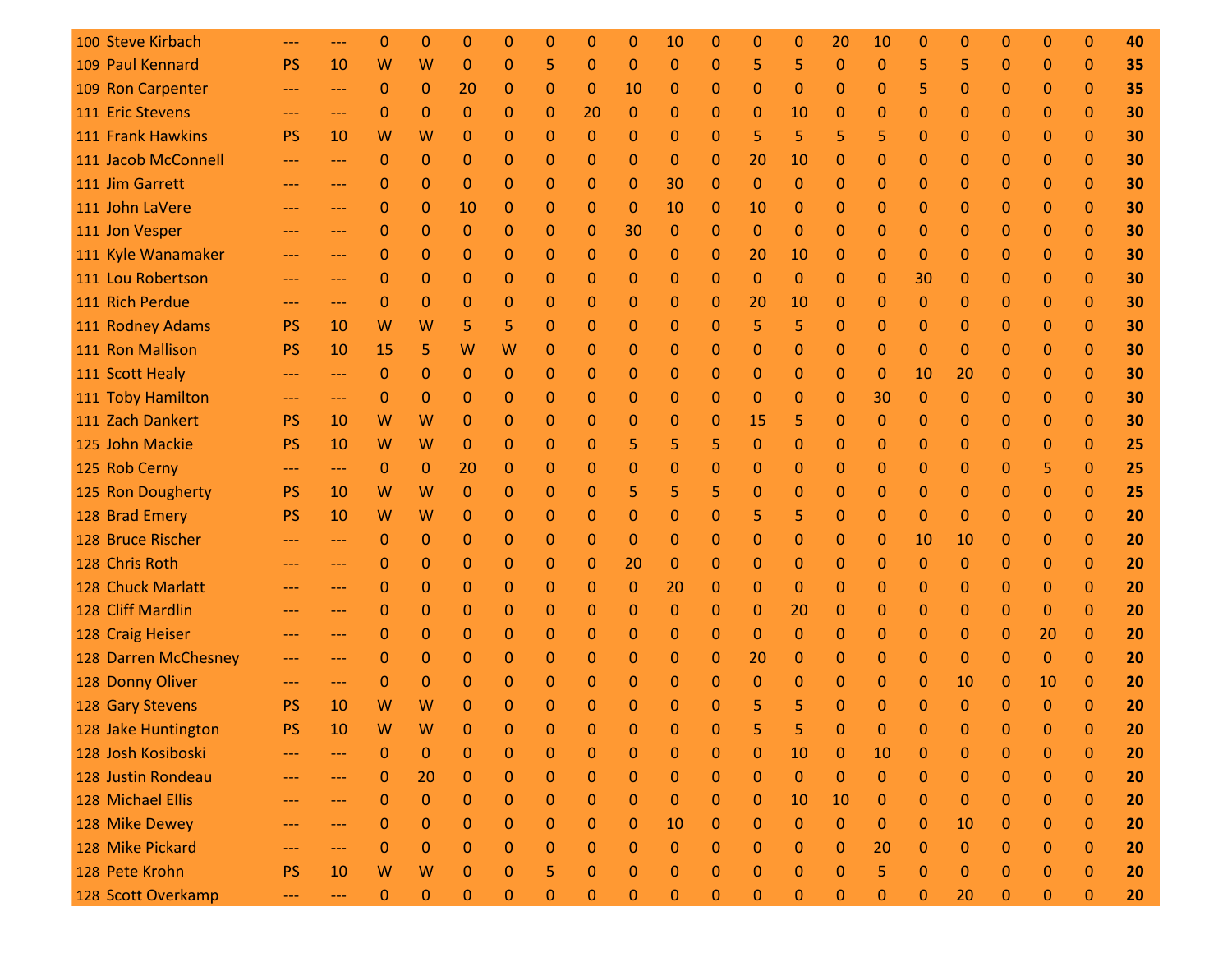| 128 Thomas Smith    |           |       |          | 0              | 0            | 10             |              |              |              | O              | 0            | O            | O            |              |                |              | O              | 0            | $\Omega$       | 10           | 20        |
|---------------------|-----------|-------|----------|----------------|--------------|----------------|--------------|--------------|--------------|----------------|--------------|--------------|--------------|--------------|----------------|--------------|----------------|--------------|----------------|--------------|-----------|
| 128 Tom Aretakis    | ---       | $---$ | $\Omega$ | $\Omega$       | $\mathbf{0}$ | $\Omega$       | $\Omega$     | $\Omega$     | $\mathbf{0}$ | $\Omega$       | $\Omega$     | $\Omega$     | 20           | 0            | $\Omega$       | $\Omega$     | $\Omega$       | $\Omega$     | $\Omega$       | $\Omega$     | 20        |
| 128 Tyler Nalkin    | ---       | $---$ | 0        | $\Omega$       | $\mathbf{0}$ | $\mathbf{0}$   | 0            | $\mathbf 0$  | $\mathbf 0$  | $\mathbf{0}$   | 0            | 20           | 0            | 0            | $\mathbf{0}$   | 0            | $\mathbf{0}$   | 0            | $\mathbf{0}$   | $\mathbf{0}$ | 20        |
| 148 Stephenye Boyat | <b>PS</b> | 10    | W        | W              | $\Omega$     | $\Omega$       | $\Omega$     | $\Omega$     | $\mathbf{0}$ | $\Omega$       | $\Omega$     | $\Omega$     | 0            | 0            | $\mathbf{0}$   | $\Omega$     | $\mathbf{0}$   | $\Omega$     | 5              | $\Omega$     | 15        |
| 148 Travis Dankert  | <b>PS</b> | 10    | W        | W              | $\mathbf{0}$ | 5              | $\mathbf{0}$ | $\mathbf{0}$ | $\mathbf{0}$ | $\mathbf{0}$   | $\mathbf{0}$ | $\mathbf{0}$ | 0            | $\Omega$     | $\mathbf{0}$   | $\mathbf{0}$ | $\mathbf{0}$   | 0            | $\Omega$       | $\mathbf{0}$ | 15        |
| 150 Andy Carinio    | $---$     | ---   | $\Omega$ | $\mathbf{0}$   | $\mathbf{0}$ | $\mathbf{0}$   | $\mathbf{0}$ | 10           | $\mathbf{0}$ | $\mathbf{0}$   | $\mathbf{0}$ | $\mathbf{0}$ | 0            | 0            | $\mathbf{0}$   | $\mathbf 0$  | $\mathbf{0}$   | 0            | $\mathbf{0}$   | $\mathbf{0}$ | 10        |
| 150 Bill Fluette    |           | ---   | $\Omega$ | $\Omega$       | $\Omega$     | $\Omega$       | $\Omega$     | $\mathbf{0}$ | $\mathbf{0}$ | $\Omega$       | $\mathbf{0}$ | $\mathbf{0}$ | 10           | 0            | $\Omega$       | $\Omega$     | $\Omega$       | $\Omega$     | $\Omega$       | $\Omega$     | 10        |
| 150 Bill Stevens    |           | ---   | 0        | $\Omega$       | $\Omega$     | 0              | $\Omega$     | $\mathbf{0}$ | $\mathbf{0}$ | $\mathbf{0}$   | $\mathbf{0}$ | 10           | 0            | 0            | $\mathbf{0}$   | $\Omega$     | $\mathbf{0}$   | $\Omega$     | $\Omega$       | $\Omega$     | 10        |
| 150 Brandon Norman  | ---       | $---$ | $\Omega$ | $\mathbf{0}$   | $\mathbf 0$  | $\mathbf{0}$   | $\Omega$     | $\mathbf{0}$ | $\mathbf{0}$ | $\mathbf{0}$   | $\mathbf{0}$ | 10           | 0            | 0            | $\mathbf{0}$   | $\mathbf 0$  | $\mathbf{0}$   | 0            | $\Omega$       | $\mathbf{0}$ | 10        |
| 150 Bryan Campbell  |           | ---   | 0        | $\mathbf{0}$   | $\mathbf{0}$ | $\mathbf{0}$   | $\Omega$     | $\mathbf{0}$ | $\mathbf{0}$ | $\mathbf{0}$   | $\mathbf{0}$ | $\mathbf{0}$ | 10           | $\Omega$     | $\mathbf{0}$   | $\mathbf{0}$ | $\Omega$       | $\mathbf{0}$ | $\mathbf{0}$   | $\mathbf{0}$ | <b>10</b> |
| 150 Caleb Kars      |           | ---   | $\Omega$ | $\mathbf{0}$   | $\Omega$     | $\mathbf{0}$   | $\Omega$     | $\mathbf{0}$ | $\mathbf{0}$ | 0              | $\mathbf{0}$ | $\Omega$     | 0            | $\Omega$     | $\mathbf{0}$   | $\Omega$     | $\bf 0$        | $\Omega$     | $\Omega$       | 10           | <b>10</b> |
| 150 Cody Raymer     |           | $---$ | $\Omega$ | $\Omega$       | $\mathbf{0}$ | $\overline{0}$ | $\Omega$     | $\mathbf{0}$ | $\mathbf{0}$ | $\overline{0}$ | $\Omega$     | $\mathbf{0}$ | 10           | $\Omega$     | $\overline{0}$ | $\Omega$     | $\overline{0}$ | $\Omega$     | $\overline{0}$ | $\mathbf{0}$ | 10        |
| 150 Dale Moody      | ---       | ---   | 0        | $\Omega$       | $\mathbf{0}$ | $\mathbf{0}$   | $\mathbf{0}$ | $\mathbf{0}$ | $\mathbf{0}$ | $\mathbf{0}$   | 10           | $\Omega$     | 0            | 0            | $\mathbf{0}$   | $\mathbf 0$  | $\mathbf{0}$   | $\Omega$     | $\Omega$       | $\mathbf{0}$ | 10        |
| 150 Danny Angell    | ---       | $---$ | $\Omega$ | $\mathbf{0}$   | $\Omega$     | $\mathbf{0}$   | $\Omega$     | 0            | $\mathbf{0}$ | 0              | $\mathbf{0}$ | $\Omega$     | 0            | $\Omega$     | $\mathbf{0}$   | $\mathbf{0}$ | $\mathbf{0}$   | $\mathbf{0}$ | 10             | $\mathbf{0}$ | 10        |
| 150 Devon Nelson    |           | $---$ | 0        | 10             | $\mathbf{0}$ | $\mathbf{0}$   | $\Omega$     | $\mathbf{0}$ | $\Omega$     | $\Omega$       | $\mathbf{0}$ | $\Omega$     | 0            | $\Omega$     | $\mathbf{0}$   | $\Omega$     | $\Omega$       | $\Omega$     | $\Omega$       | $\Omega$     | <b>10</b> |
| 150 Duane Alexander | ---       | $---$ | $\Omega$ | $\Omega$       | $\Omega$     | $\mathbf{0}$   | $\Omega$     | $\mathbf{0}$ | $\mathbf 0$  | $\mathbf 0$    | $\mathbf{0}$ | $\Omega$     | 10           | 0            | $\mathbf{0}$   | $\mathbf 0$  | $\mathbf{0}$   | $\Omega$     | $\Omega$       | $\Omega$     | 10        |
| 150 Gerald Barnes   |           | ---   | $\Omega$ | $\Omega$       | $\Omega$     | $\overline{0}$ | $\Omega$     | $\Omega$     | $\Omega$     | $\Omega$       | $\Omega$     | $\Omega$     | 10           | $\Omega$     | $\mathbf{0}$   | $\Omega$     | $\Omega$       | $\Omega$     | $\Omega$       | $\Omega$     | 10        |
| 150 Huter Javin     | ---       | $---$ | 0        | $\mathbf{0}$   | $\mathbf{0}$ | $\mathbf{0}$   | $\Omega$     | $\mathbf{0}$ | $\Omega$     | $\mathbf{0}$   | $\mathbf{0}$ | $\Omega$     | 0            | 0            | $\mathbf{0}$   | $\mathbf{0}$ | $\mathbf{0}$   | $\Omega$     | 10             | $\Omega$     | <b>10</b> |
| 150 Jim Moore       |           | $---$ | $\Omega$ | $\mathbf{0}$   | $\mathbf 0$  | $\mathbf{0}$   | $\Omega$     | $\mathbf{0}$ | $\mathbf{0}$ | $\mathbf 0$    | $\mathbf{0}$ | $\mathbf{0}$ | 0            | $\mathbf{0}$ | $\mathbf{0}$   | 10           | $\mathbf{0}$   | 0            | $\Omega$       | $\Omega$     | 10        |
| 150 Joe Bigelow     |           | ---   | $\Omega$ | $\Omega$       | $\mathbf{0}$ | $\mathbf{0}$   | $\Omega$     | $\Omega$     | $\mathbf{0}$ | $\mathbf{0}$   | $\Omega$     | $\Omega$     | 0            | $\Omega$     | $\Omega$       | 10           | $\Omega$       | $\Omega$     | $\Omega$       | $\Omega$     | 10        |
| 150 Rory Vick       |           | ---   | 0        | $\Omega$       | $\Omega$     | 0              | 0            | 0            | 0            | $\mathbf{0}$   | 0            | $\Omega$     | 10           | 0            | $\mathbf{0}$   | 0            | $\mathbf{0}$   | 0            | $\Omega$       | $\Omega$     | 10        |
| 150 Tony Carbone    |           | $---$ | $\Omega$ | $\overline{0}$ | $\Omega$     | $\overline{0}$ | $\Omega$     | $\Omega$     | $\Omega$     | $\Omega$       | $\Omega$     | $\Omega$     | $\mathbf{0}$ | 0            | $\Omega$       | 10           | $\Omega$       | $\Omega$     | $\Omega$       | $\Omega$     | 10        |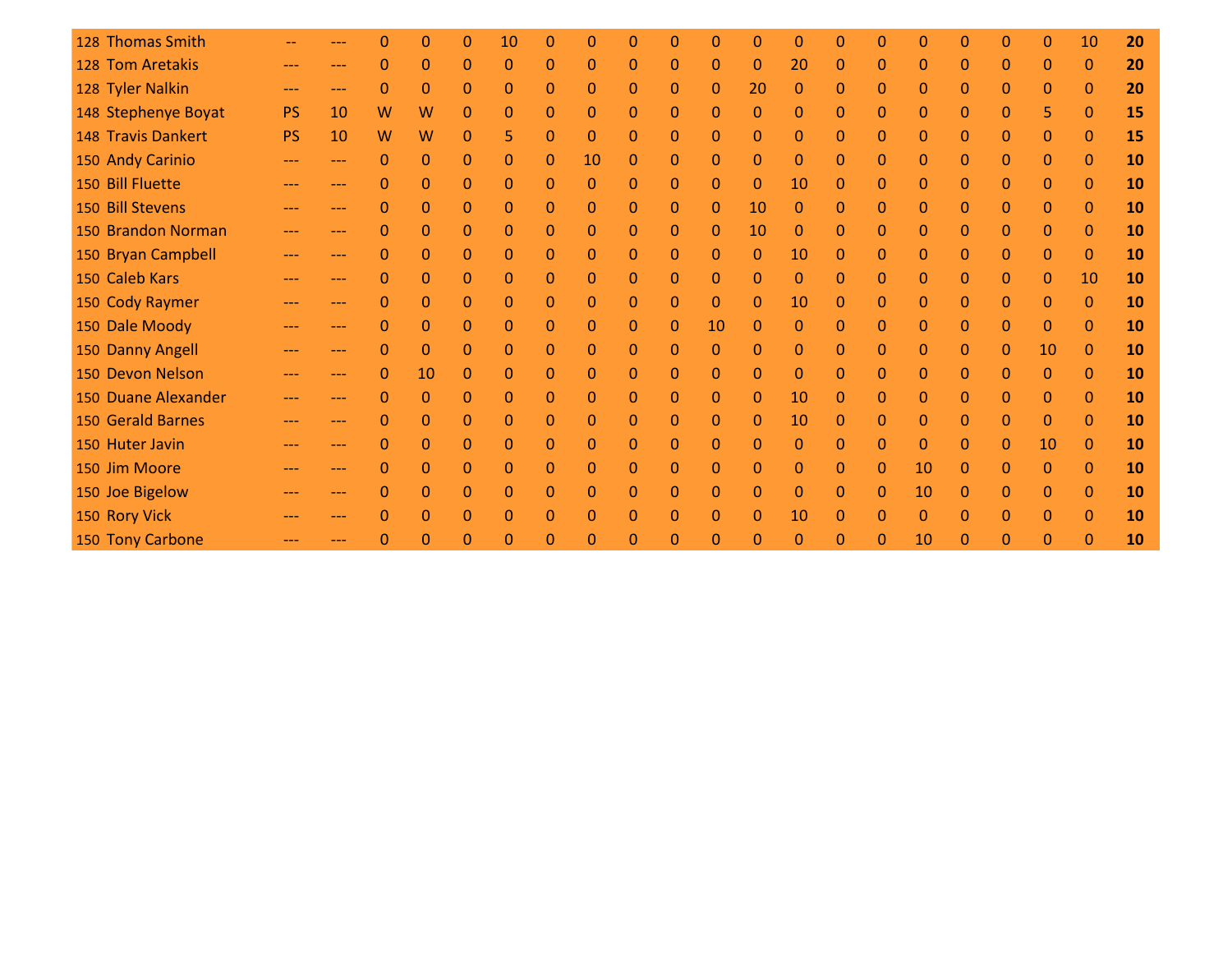| NORTHERN           |                                                                                                                                   |            |           |                      |    |    |          |              |          | <b>2018 TNT Well Services Points Series</b><br><b>Woodstar Forestry ADVANCED JUNIOR Class</b> |           |          |          |    |          |          |          |              |             |                |              |
|--------------------|-----------------------------------------------------------------------------------------------------------------------------------|------------|-----------|----------------------|----|----|----------|--------------|----------|-----------------------------------------------------------------------------------------------|-----------|----------|----------|----|----------|----------|----------|--------------|-------------|----------------|--------------|
|                    |                                                                                                                                   | Date Bonus | 5/5       | $5/19$ $5/26$ $5/27$ |    |    | 6/2      | 6/9          |          | 6/21 6/22 7/7 7/26 7/27 8/10 8/11 8/24 8/25                                                   |           |          |          |    |          |          |          | 9/1          | $9/15$ 9/21 |                | <b>Total</b> |
| 1 Patrick Boris    | <b>PS</b>                                                                                                                         | 10         | 27        | 27                   | 27 | 38 | 38       | W            | 17       | 16                                                                                            | <b>WP</b> | 16       | 16       | 28 | 38       | 5.       | 5.       | 16           | 28          | 38             | 390          |
| 2 Leah Helsel      | 5/4                                                                                                                               | 10         | <b>WP</b> | 16                   | 38 | 27 | 27       | <b>WP</b>    | 5.       | 38                                                                                            | 16        | 5.       | 5.       | 6  | 5.       | 27       | 16       | 38           | 5.          | 6              | 290          |
| 3 John Root        | 27<br>27<br>5.<br><b>PS</b><br>10<br><b>WP</b><br>38<br>16<br>5<br>5<br>27<br>5.<br>17<br><b>WP</b><br>5.<br>27<br>17<br>5.<br>5. |            |           |                      |    |    |          |              |          |                                                                                               |           |          |          |    |          | 6        | 247      |              |             |                |              |
| 4 Isaac Mikus      | <b>PS</b>                                                                                                                         | 10         | W         | 5.                   | 5. | 5. | 5.       | 38           | 6        | 5.                                                                                            | w         | 16       | 38       | 5. | 27       | 5.       | 16       | 27           | 6           | $\mathbf{0}$   | 219          |
| 5 Hunter Cesaro    | <b>PS</b>                                                                                                                         | 10         | 38        | W                    | 5. | 5. | W        | 27           | $\Omega$ | 16                                                                                            | 5.        | 38       | 5.       | 5. | 16       | $\Omega$ | $\Omega$ | $\Omega$     | $\Omega$    | $\overline{5}$ | 175          |
| 6 Gannon Dougherty | <b>PS</b>                                                                                                                         | 10         | WP.       | WP                   | 5. | 5. | 16       | 5.           | 6        | 5                                                                                             | 38        | 5.       | 5.       | 5. | 5.       | 16       | 5.       | 5.           | 6           | 6              | 148          |
| 7 Hunter Sanford   | <b>PS</b>                                                                                                                         | 10         | 16        | <b>WP</b>            | 5. | 5. | 5.       | 16           | 28       | 5.                                                                                            | 5.        | 5        | 5.       | 6  | 5.       | 5.       | W        | 5.           | 5.          | $\Omega$       | 131          |
| 8 Cody Marlatt     | $- - -$                                                                                                                           | ---        |           | $\Omega$             | 11 | 11 | $\Omega$ | $\Omega$     | $\Omega$ | $\Omega$                                                                                      | $\Omega$  | $\Omega$ | $\Omega$ | 0  | $\Omega$ | 33       | 33       | $\Omega$     | $\Omega$    | 22             | 110          |
| 9 Trentyn Corley   | <b>PS</b>                                                                                                                         | 10         | W         | 5                    | 16 | 5. | W        | 5.           | $\Omega$ | $\Omega$                                                                                      | $\Omega$  | $\Omega$ | $\Omega$ | 5. | 5.       | $\Omega$ | $\Omega$ | $\mathbf{0}$ | $\Omega$    | $\Omega$       | 51           |
| 10 Tessa Leveille  | <b>PS</b>                                                                                                                         | 10         | W         | W                    | 0  | 0  | $\Omega$ | $\Omega$     | $\Omega$ | $\Omega$                                                                                      | $\Omega$  | 5        | 16       | 0  | 0        | 5        | 5.       | $\Omega$     | $\Omega$    | 5              | 46           |
| 11 Kevin Dean      |                                                                                                                                   |            |           | $\Omega$             | 0  | 0  | $\Omega$ | $\mathbf{0}$ | $\Omega$ | $\Omega$                                                                                      | 22        | $\Omega$ | 0        | O  | $\Omega$ | $\Omega$ | $\Omega$ | $\Omega$     | $\Omega$    | 11             | 33           |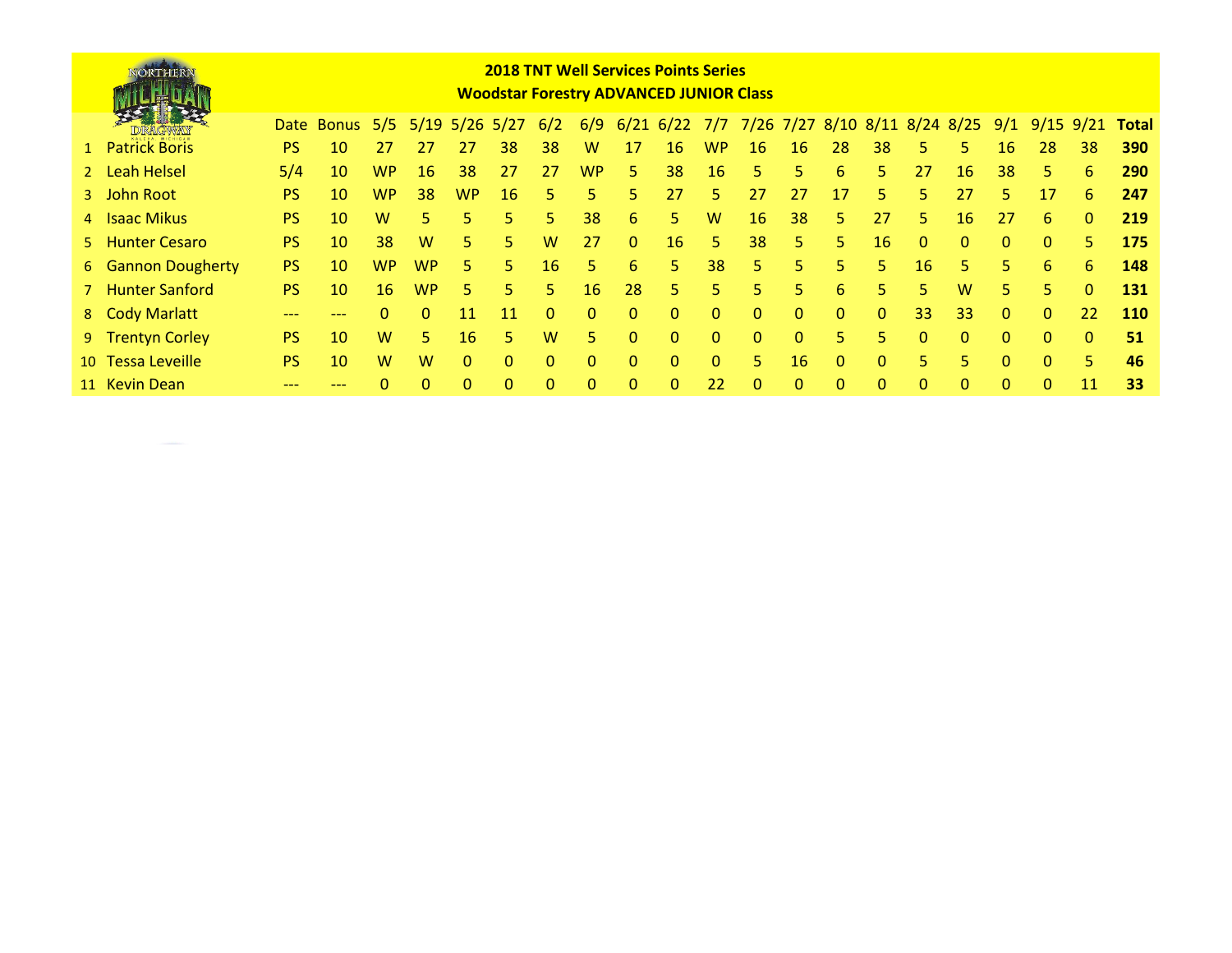|    | NORTHERN            |           |              |           |              |                      |           |          |              |             | <b>2018 TNT Well Services Points Series</b><br><b>Kaleva Meats MINI JUNIOR Class</b> |              |          |          |    |          |              |                               |              |             |              |              |
|----|---------------------|-----------|--------------|-----------|--------------|----------------------|-----------|----------|--------------|-------------|--------------------------------------------------------------------------------------|--------------|----------|----------|----|----------|--------------|-------------------------------|--------------|-------------|--------------|--------------|
|    |                     | Date      | <b>Bonus</b> | 5/5       |              | $5/19$ $5/26$ $5/27$ |           | 6/2      | 6/9          |             | $6/21$ 6/22                                                                          | 7/7          |          |          |    |          |              | 7/26 7/27 8/10 8/11 8/24 8/25 | 9/1          | $9/15$ 9/21 |              | <b>Total</b> |
| 1  | <b>Toby Helsel</b>  | PS        | 10           | 6         | W            | 38                   | W         | 27       | 5            | 38          | 5                                                                                    | 27           | 16       | 5        | 5  | 5        | Ь            | 38                            | 38           | 48          | 16           | 332          |
|    | <b>Hannah Moore</b> | <b>PS</b> | 10           | <b>WP</b> | 27           | <b>WP</b>            | 17        | 38       | 38           | 27          | 16                                                                                   | 5            | 5        | 27       | 16 | 5        | 15           | 5                             | 5            | 37          | 6            | 299          |
| 3  | Jesse Persinger     | <b>PS</b> | 10           | <b>WP</b> | 38           | 27                   | <b>WP</b> | 5        | 27           | 5           | 5                                                                                    | 5            | 5        | 5        | 16 | 27       | 48           | 16                            | 16           | 5           | 17           | 277          |
|    | 4 Shania Root       | 5/4       | 10           | 28        | <b>WP</b>    | <b>WP</b>            | 6         | 5        | 16           | 5           | 27                                                                                   | 5            | 27       | 16       | 5  | 5        | 5            | 27                            | 5            | 26          | 6            | 224          |
| 5. | Lexie Sanford       | 5/4       | 10           | 17        | W            | 15                   | 28        | 16       | 5            | 16          | 5                                                                                    | 5            | 5        | 5        | 38 | 5.       | 5            | W                             | 0            | 0           | $\mathbf{0}$ | 175          |
|    | 6 Harold Murphy     | <b>PS</b> | 10           | 5         | 5            | 5                    | W         | 5        | 5            | 5           | 38                                                                                   | 38           | 5        | 5        | W  | 16       | 5            | 5                             | $\mathbf{0}$ | 5           | 5            | 162          |
|    | Knox Stoykovich     |           |              |           | 0            | 0                    | 0         | 0        | 0            | 0           | 0                                                                                    | 0            | $\Omega$ | 0        | 22 | 33       | 21           | 0                             | 22           | 0           | 22           | 120          |
| 8  | Ryder Girven        |           | ---          |           | $\mathbf{0}$ | 0                    | 0         | 0        | 0            | 0           | 0                                                                                    | $\mathbf{0}$ | 33       | 33       | 0  | 0        | 32           | 0                             | $\mathbf{0}$ | 0           | $\mathbf 0$  | 98           |
| 9  | Nathaniel Cebula    | <b>PS</b> | 10           | 5         | 16           | W                    | W         | 5.       | 5            | 5           | 5                                                                                    | 5            | $\Omega$ | 0        | 5  | 16       | 5            | 5                             | 5            | 5           | $\mathbf{0}$ | 97           |
|    | 10 Jakob Wicinski   |           | ---          | 0         | $\Omega$     | 0                    | 0         | 0        | $\mathbf{0}$ | $\Omega$    | $\Omega$                                                                             | 11           | $\Omega$ | 0        | 0  | 0        | $\mathbf{0}$ | $\Omega$                      | $\mathbf{0}$ | 10          | 33           | 54           |
|    | 11 Sorensen Racing  | <b>PS</b> | 10           | W         | 5            | W                    | 0         | 0        | $\mathbf{0}$ | 0           | 0                                                                                    | $\mathbf{0}$ | $\Omega$ | 0        | 0  | 0        | $\mathbf{0}$ | $\mathbf{0}$                  | $\mathbf{0}$ | $\Omega$    | $\mathbf{0}$ | 15           |
|    | 12 Madison Dibble   | $---$     | $---$        | 0         | $\Omega$     | 0                    | 0         | 0        | $\mathbf{0}$ | $\Omega$    | $\mathbf{0}$                                                                         | 0            | $\Omega$ | 0        | 0  | 0        | $\mathbf{0}$ | 11                            | $\mathbf{0}$ | $\Omega$    | $\mathbf{0}$ | 11           |
|    | 12 Brenden Rondeau  |           | ---          |           | $\Omega$     | 0                    | 0         | 0        | $\mathbf{0}$ | 0           | $\Omega$                                                                             | 11           | $\Omega$ | 0        | 0  | 0        | 0            | 0                             | $\mathbf 0$  | $\Omega$    | $\mathbf 0$  | 11           |
|    | 14 Ann Cerka        |           | ---          |           | $\Omega$     | 0                    | 0         | $\Omega$ | $\Omega$     | $\Omega$    | $\Omega$                                                                             | $\Omega$     | $\Omega$ | $\Omega$ | 0  | $\Omega$ | $\Omega$     | $\Omega$                      | $\Omega$     | 10          | $\mathbf{0}$ | 10           |
|    | 14 Emma Vandewater  |           |              |           | 0            |                      | 0         |          | $\Omega$     | $\mathbf 0$ | 0                                                                                    | $\Omega$     | $\Omega$ | $\Omega$ | 0  |          | 10           | $\Omega$                      | $\Omega$     |             | $\Omega$     | 10           |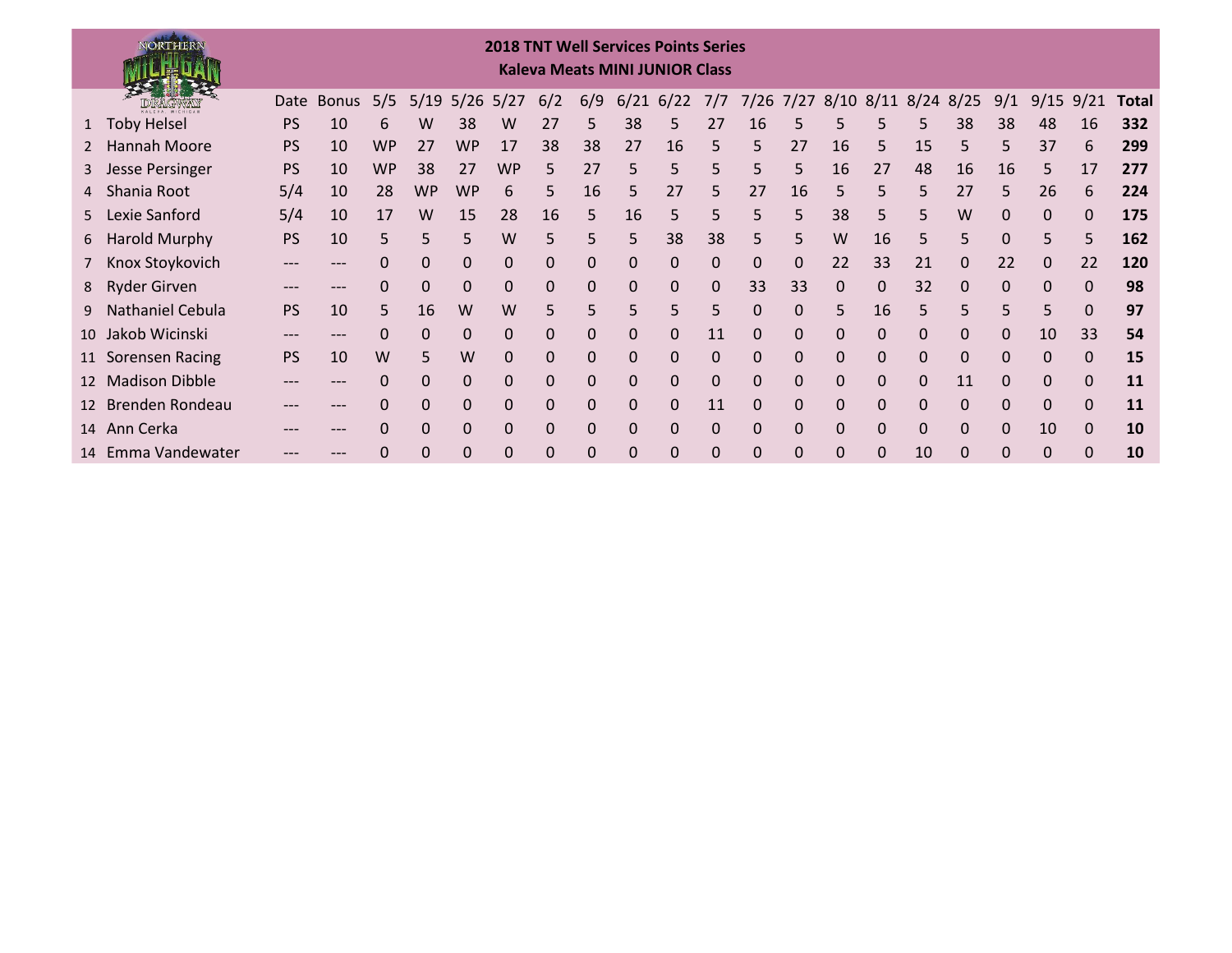| <b>2018 FALL NATIONALS POINTS SERIES</b><br><b>NORTHERN</b> |                          |                                                               |                                                               |             |                |              |                  |             |              |                  |              |             |      |
|-------------------------------------------------------------|--------------------------|---------------------------------------------------------------|---------------------------------------------------------------|-------------|----------------|--------------|------------------|-------------|--------------|------------------|--------------|-------------|------|
|                                                             |                          | *Drivers not registered by 12pm August 24th will be removed.* |                                                               |             |                |              |                  |             |              |                  |              |             |      |
|                                                             | DRAGWAY                  | Date                                                          | Bonus 5/26 5/27 6/22 6/23 7/27 7/28 8/24 8/25 9/21 9/22 Total |             |                |              |                  |             |              |                  |              |             |      |
| 1                                                           | Robby Girven             | 5/26                                                          | 100                                                           | 50          | $\overline{0}$ | 250          | 570              | 680         | 50           | 580              | 150          | 50          | 2480 |
| 2                                                           | <b>Bud Roof</b>          | 7/28                                                          | 100                                                           | 50          | 370            | 360          | 150              | 150         | 250          | 360              | 250          | 50          | 2090 |
| 3                                                           | <b>Scott Hoernlein</b>   | 6/22                                                          | 100                                                           | $\mathbf 0$ | $\mathbf 0$    | 250          | 250              | 50          | 680          | 470              | 50           | 150         | 2000 |
| 4                                                           | <b>Brian Peterson</b>    | ---                                                           |                                                               | 0           | 0              | 50           | 50               | 50          | 350          | 50               | 580          | 470         | 1600 |
| 5                                                           | <b>Kelly Smith</b>       | ---                                                           |                                                               | 0           | $\mathbf 0$    | 150          | 250              | 50          | 570          | 50               | 470          | $\mathbf 0$ | 1540 |
| 5                                                           | <b>Mike Stokes</b>       | ---                                                           |                                                               | 0           | $\mathbf 0$    | 50           | 680              | 250         | 50           | 150              | 50           | 250         | 1480 |
| 7                                                           | <b>Clark Racing</b>      |                                                               |                                                               | 50          | 260            | 50           | 350              | 50          | 150          | 50               | 50           | 360         | 1370 |
| 8                                                           | <b>Tom Whitaker</b>      | 7/27                                                          | 100                                                           | 480         | 50             | 150          | 250              | 50          | 50           | 50               | 50           | 50          | 1280 |
| 8                                                           | Ben Wenzel Jr.           | ---                                                           |                                                               | 50          | 50             | 150          | 50               | 50          | 150          | 50               | 50           | 580         | 1180 |
| 10                                                          | <b>Corey Mikus</b>       | 6/9                                                           | 100                                                           | $\Omega$    | 0              | 50           | 50               | 50          | 250          | 50               | 360          | 250         | 1160 |
| 11                                                          | <b>Nolan Blanchard</b>   | ---                                                           |                                                               | 0           | 0              | 250          | 50               | 150         | 350          | 150              | 150          | 50          | 1150 |
| 12                                                          | <b>Andrew Heinig</b>     | ---                                                           |                                                               | 150         | 50             | 50           | 50               | 350         | 150          | 250              | 50           | $\mathbf 0$ | 1100 |
| 13                                                          | <b>Gary Hlavka</b>       | 8/12                                                          | 100                                                           | 50          | 480            | 50           | 50               | 50          | 150          | 50               | 50           | 50          | 1080 |
| 14                                                          | <b>Danny Angell</b>      | ---                                                           |                                                               | $\mathbf 0$ | 150            | 470          | 50               | 150         | 50           | 50               | 50           | $\mathbf 0$ | 970  |
| 15                                                          | <b>Steve Mikus</b>       | 6/9                                                           | 100                                                           | 0           | $\mathbf 0$    | 50           | 50               | 250         | 250          | 150              | 50           | 50          | 950  |
| 16                                                          | <b>Austin St. Denis</b>  | ---                                                           |                                                               | 0           | $\mathbf 0$    | 580          | 50               | 250         | 50           | $\mathbf{0}$     | $\mathbf 0$  | $\mathbf 0$ | 930  |
| 17                                                          | <b>Brad Harris</b>       | ---                                                           |                                                               | 370         | 50             | 50           | 150              | 50          | 50           | 50               | 50           | 0           | 820  |
| 17                                                          | <b>Madisyn McCormick</b> |                                                               |                                                               | 0           | 0              | 50           | 50               | 50          | 150          | 50               | 360          | 50          | 760  |
| 19                                                          | <b>John Hamilton</b>     |                                                               |                                                               | 0           | 0              | 50           | 50               | 50          | 50           | 360              | 50           | 150         | 760  |
| 20                                                          | <b>Travis Mardlin</b>    |                                                               |                                                               | 150         | 50             | 50           | 50               | 50          | 50           | 250              | 50           | 50          | 750  |
| 21                                                          | <b>Scott Eriksen</b>     |                                                               |                                                               | 50          | 0              | 50           | $\Omega$         | 150         | 250          | 50               | 50           | 150         | 750  |
| 21                                                          | <b>Jack Plunkett</b>     |                                                               |                                                               | 0           | 0              | 360          | 50               | 50          | 150          | 50               | 50           | 0           | 710  |
| 23                                                          | Jeremy McCormick         |                                                               |                                                               | 0           | $\Omega$       | 50           | $\overline{0}$   | 150         | 150          | 50               | 250          | 50          | 700  |
| 23                                                          | <b>Bill Fluette</b>      |                                                               |                                                               | 0           | 150            | 50           | 50               | 50          | 50           | 50               | 150          | 150         | 700  |
| 23                                                          | <b>Fred Schwedt</b>      |                                                               |                                                               | 0           | $\Omega$       | 50           | 50               | 150         | 50           | 250              | 50           | 50          | 650  |
| 23                                                          | <b>Aaron Cone</b>        |                                                               |                                                               | 0           | 0              | 50           | 50               | 150         | 50           | 50               | 50           | 250         | 650  |
| 27                                                          | <b>Rick Wanamaker</b>    |                                                               |                                                               | 0           | $\mathbf 0$    | 0            | $\boldsymbol{0}$ | 460         | 150          | $\mathbf 0$      | $\mathbf{0}$ | 0           | 610  |
| 28                                                          | <b>Darrin Noaker</b>     |                                                               |                                                               | $\mathbf 0$ | $\mathbf 0$    | 50           | 250              | 50          | 50           | 50               | 150          | 0           | 600  |
| 29                                                          | Lane Ledford             |                                                               |                                                               | $\mathbf 0$ | $\mathbf 0$    | $\mathbf{0}$ | $\mathbf 0$      | 570         | $\mathbf{0}$ | $\boldsymbol{0}$ | $\mathbf{0}$ | $\mathbf 0$ | 570  |
| 29                                                          | Eric Johnson             |                                                               |                                                               | $\mathbf 0$ | $\mathbf 0$    | 50           | 150              | 50          | 50           | 150              | 50           | 50          | 550  |
| 31                                                          | <b>Keith Helsel</b>      |                                                               |                                                               | 0           | $\mathbf 0$    | 150          | 50               | 250         | 50           | $\mathbf 0$      | $\mathbf{0}$ | 50          | 550  |
| 31                                                          | <b>Pauline Schwedt</b>   |                                                               |                                                               | 0           | $\mathbf 0$    | $\mathbf{0}$ | $\mathbf{0}$     | 250         | 50           | 50               | 50           | 150         | 550  |
| 31 <sup>2</sup>                                             | <b>Mike Zednicek</b>     | ---                                                           |                                                               | $\mathbf 0$ | $\mathbf 0$    | 50           | 460              | $\mathbf 0$ | $\mathbf 0$  | 0                | $\mathbf 0$  | $\mathbf 0$ | 510  |